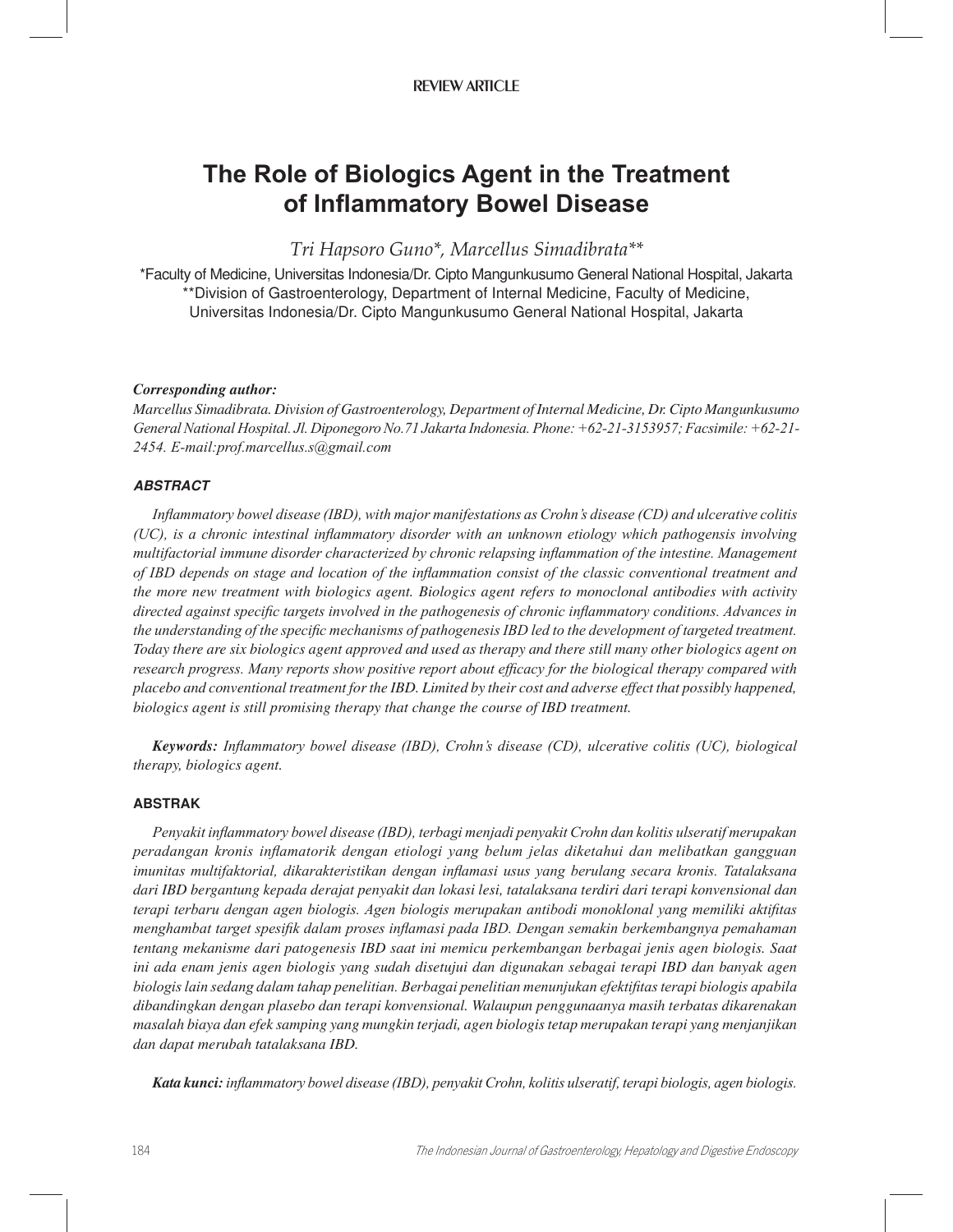#### **INTRODUCTION**

Health-care burden for management of inflammatory bowel disease (IBD) is substantially high but has been evolved since the introduction of biologics agent in the beginning of the twenty first century, since its impact on reducing the need of surgeries and improved quality of life for IBD patient.<sup>1</sup> Pathogensis on IBD involving multifactorial immune disorder characterized by chronic relapsing inflammation of the intestine. The two major manifestations of IBD were Crohn's disease (CD) and ulcerative colitis (UC) which share similar symptoms including diarrhea, hematochezia, and abdominal pain, whereas the location and depth of inflammation, as well as complications and prevalence can differ.<sup>2,3</sup>

Normally the immune system in gastrointestinal tract make a complex interaction between the innate, adaptive immune systems and intestinal microbes under homeostatic conditions. This homeostasis is disrupted with result of uncontrolled intestinal inflammation in IBD. Therapy with most non-biological drug (aminosalicylates, steroids and immuno-modulators) provide symptomatic improvement but fail to stop the underlying inflammatory process and do not change the disease course. Biologics therapy for IBD have been revolutionized the treatment of patients with Crohn's disease and have begun to have an impact on therapy for refractory ulcerative colitis. Biologics therapy proven to be highly effective.<sup>2-4</sup>

# **EPIDEMIOLOGY AND RISK FACTOR OF INFLAMMATORY BOWEL DISEASE**

IBD can be diagnosed at any age from infancy to geriatrics population, with the majority of new cases are diagnosed in adolescence and early adulthood. In early twentieth century the incidence of IBD rose steadily in the western world but relatively rare in developing nations, but over the past few decades IBD also found emerged in newly industrialized countries such as in Asia, South America and Middle East and has evolved into a global disease with rising prevalence in every continent.5,6

Over 1 million residents in the USA and 2.5 million in Europe are estimated to have IBD, with substantial costs for health care. From ACCESS study, crude annual incidence of IBD per 100,000 individuals were 1.37 in Asia. Incidence of IBD case in Indonesia was 0.88 per 100,000 individuals, with CD incidence was 0.33 and UC incidence was 0.55.<sup>7</sup> Epidemiological differences in IBD between the western world and newly industrialized countries are primarily explained by genetic and environmental influences on disease development. Advances in healthcare infrastructure and methodological challenges in reporting epidemiological data also influence differences in reported incidence between countries and world regions. The figure below summarize the historical of IBD from the first introduce.<sup>1</sup>



Figure 1. The global prevalence of IBD in 20151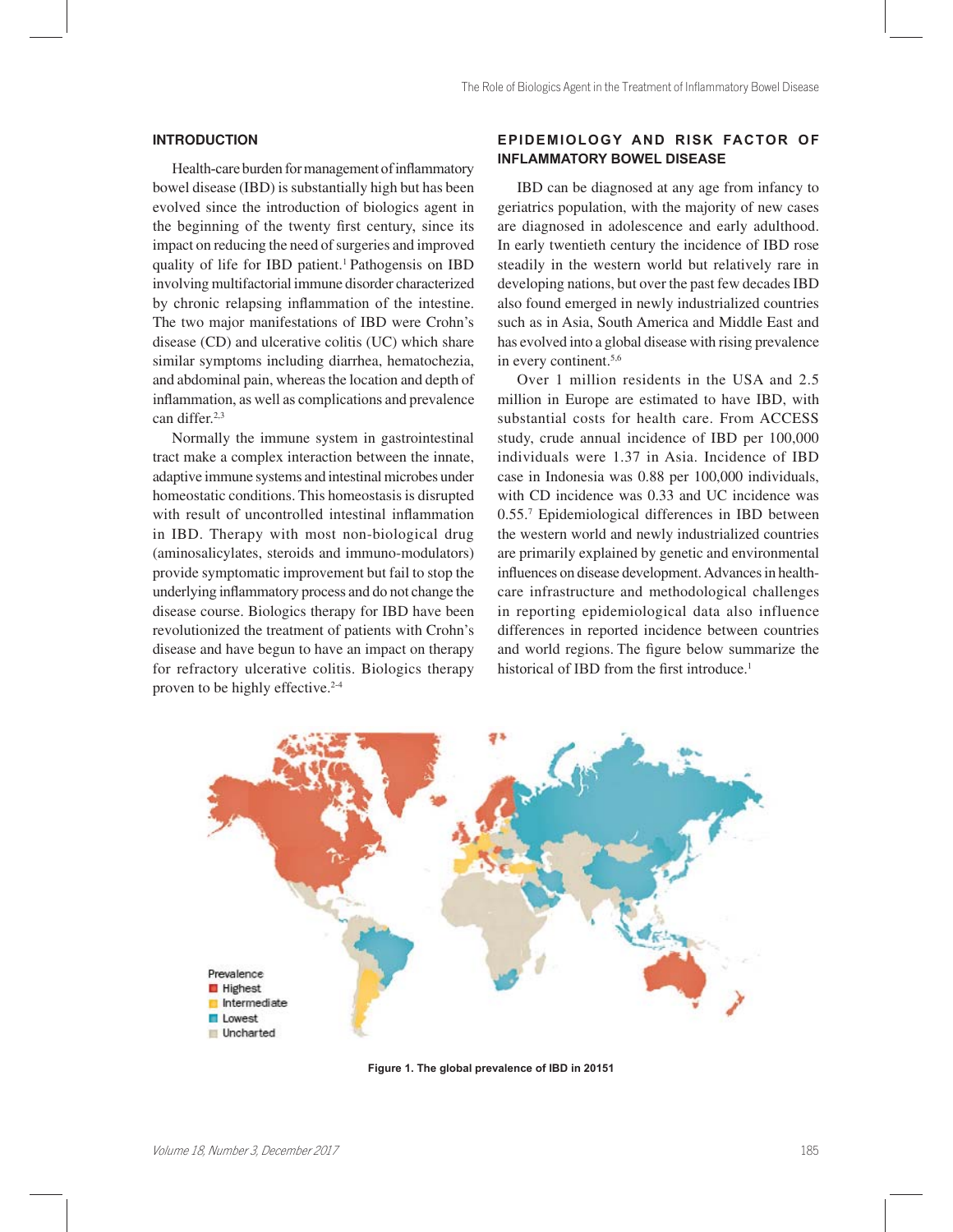

Figure 2. Historical timelines of inflmmatory bowel disease (IBD) throughout the world<sup>1</sup>

IBD is a chronic intestinal inflammatory disorder with an unknown etiology. IBD has been thought to be idiopathic but influenced by genetic and environmental factors.<sup>2</sup> It is believed to manifest in genetically predisposed individuals who has an abnormal immune response toward intestinal microbes after exposure to environmental triggers. Untill now 163 loci are known to confer susceptibility to Crohn's disease and/or ulcerative colitis. Genes with the strongest associations are involved in the immune response to microbes, such as innate sensing of bacteria (NOD2), the inflammatory response to microbes (IL23R) and autophagy (ATG16L1).<sup>1</sup>

Environmental exposures contribute to the etiology of IBD. Many of them have been studied, but none fundamentally can explain the truth pathogenesis of IBD. In the western world, smoking is the most consistently studied environmental determinant of IBD. The hygiene hypothesis postulates that children in industrialized and high urbanization society have less exposure to microbes early in life, such that infections later will trigger an abnormal host immune response. Risk of IBD associated with antibiotic use in childhood,

breast-feeding prove the role of the intestinal microbiota in modulating inflamation. Dietary factors such as a low-fibre diet and high dietary fat in diets are associated with IBD, whereas consumption of tea was protective for IBD in Asia.<sup>1</sup>

## PATHOGENESIS AND IMMUNE MECHANISMS IN **INFLAMMATORY BOWEL DISEASE (IBD)**

Human intestine service as a immune system with complex interaction occured. Idiopathic intestinal inflammations such as IBD occur when balance of this immune system disrupted. Initially T-helper-1 (Th1) cells have been thought to play an important role in pathogenesis related to the chronicity of intestinal inflammation, especially in CD, whereas Th2 cells have been thought to play an important role mainly in UC. Recently, additional factor like activation of Th17 cells and imbalance of Th17/T regulatory (Treg) cells are recognized to be an important component of IBD pathogenesis. Some other cells show to involved in the pathogenesis of IBD as can be viewed in this Figure below.<sup>2,3</sup>



Figure 3. Proinflammatory immune cells and their crosstalk in patients with IBD.3

Treg cell: regulatory T cell; TGF: transforming growth factor; TH1: type 1 T helper cell; TH2: type 2 T helper cell; TH9: type 9 T helper cell; TH17: type 17 T helper cell; NK cell: natural killer cell; IL: interleukin; IFN: interferon; TNF: tumor necrosis factor.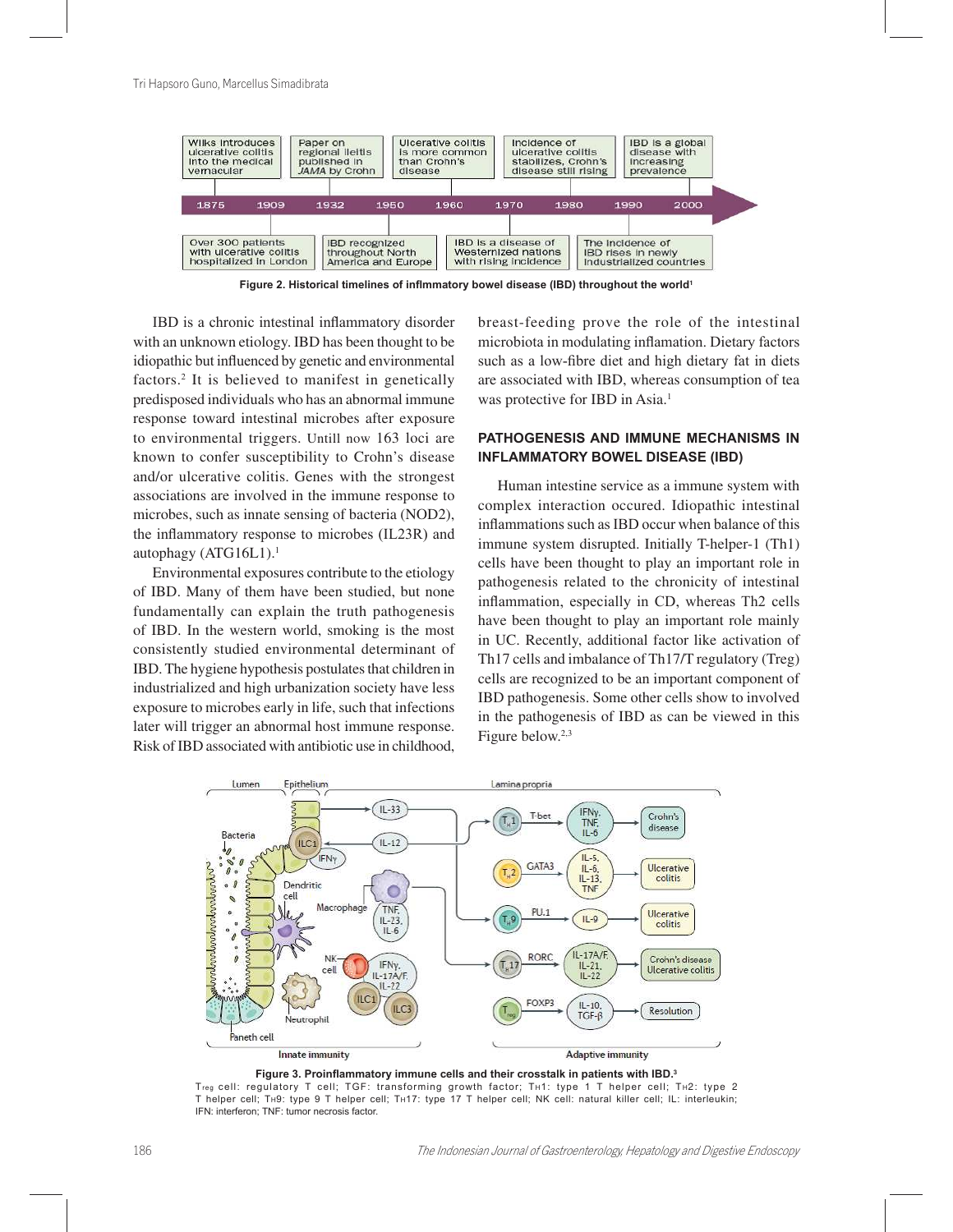## **Epithelial and Commensal Bacteria**

Epithelial surface of intestine acts as a barrier from harmful pathogens and place where commensal microorganisms live. The imbalance interaction between imune system with microbes develop chronic intestinal inflammation when certain environmental factors triggers the genetically susceptible hosts. The intestinal epithelial cell (IEC) layer make crypts and villi of intestine which contain different cells including enterocytes, goblet cells, neuroendocrine cells, Paneth cells, M cells, and epithelial resident intestinal stem cells. These layers composed a single columnar cell lining with a tight junction and the ability to secrete mucus that contain anti-microbial peptides. This IEC layer separate intra-luminal pathogens from the subepithelial lamina propria. The mucus layer covers the outer epithelial surface, with major constituent is glycosylated mucin produce from goblet cells and defensins from Paneth cells (A-defensin) and IECs (B-defensin). Reduced mucus production can be from dysfunction of paneth cell or depletion of goblet cell are finding in patient with IBD and increased suscepibility to develop inflamation.<sup>2,3</sup>

Epithelial integrity depends on tight junctions function between IEC. Increase permeability of IEC layer make external pathogens are easily introduced, as happened on IBD. IEC also play a role as communicator between pathogens and lamina propria, normally small amounts of bacteria can translocate to submucosa to make antigen sampling and immune surveillance. High influx of intestinal contents and microorganisms occur when there is disruption of tight junction that thought to initiate and maintain a sustained inflammatory response in IBD.2,3

Approximately  $10^{11}$ - $10^{14}$  enteric commensal microorganisms from 300-500 bacterial species live in human intestine. The majority of commensal bacteria consist of gram-negative bacteria like Bacteroidetes and gram-positive bacteria like Firmicutes. Other minor bacteria such as Proteobacteria, Actinobacteria, Fusobacteria and Verrucomicrobia. Commensal bacteria play role in protecting intestinal homeostasis by affecting crucial nutrient provision, development of the immune system, and modulation of energy metabolism. There are some clues that commensal bacteria play an important role in the development of IBD. In IBD there is reduce of diversity and amount of commensal compared to that in healthy humans.<sup>2,3</sup>

# Innate and Adaptive Immunity in Inflammatory **Bowel Disease (IBD)**

The innate immune system serve as first line defensive against external pathogens. It provides rapid and non-specific protection from pattern recognition of pathogens. Human intestine innate immune system is composed of intestine epithelia, macrophages, monocytes, neutrophils, eosinophils, basophils, dendritic cells (DCs), and natural killer cells. Intraluminal pathogens communicate with innate immune cells through some receptors such as Toll like receptor (TLRs), nucleotide binding oligomerization domain leucine rich repeat receptors (NLRs), C-type lectin receptors (CLRs), and retinoic acid-inducible gene 1-like receptors (RLRs). Intestinal macrophages and DCs sense pathogen-associated molecular patterns (PAMPs) of microbes, activated signal pathways, such as NF-kB, produce proinflammatory cytokines, chemokines, and anti-microbial peptides. This activation of macrophages by these process than lead to direct elimination of pathogens through release of free radicals and proteases. Further process results in antigen presentation to the adaptive immune system by DCs and macrophages, connecting the innate and adaptive immune system.<sup>2</sup>

Activated DCs present intraluminal pathogens to naive CD4+ T cells which pooled at secondary lymphoid organs of the intestine and modulate the polarization of naive CD4+ T cells to Treg cells and T helper cells, including Th1, Th2, and Th17 cells. In normal conditions, TLR signaling leads tolerance to luminal pathogens through down-regulation of pattern-recognition receptors and promotes mucosal wound healing. However in IBD, impaired TLR signaling leads to increased intestinal permeability and inappropriate mucosal healing.<sup>2</sup>

The accumulation of both macrophages and DCs is observed in the lamina propria of IBD patients and in experimental colitis models. If interactions between DCs and T cells are interrupted, experimental T cell-mediated colitis is prevented. Impaired innate immune response might promote IBD development via inappropriate stimulation of adaptive immunity through failure to control microorganisms.<sup>2</sup>

Chronic inappropriate activation of the adaptive immune system against commensal microorganism has been thought to be the main pathogenesis of IBD. In Crohns disease patient there are increased production of IFN-g from Th1 cells and cytokines related with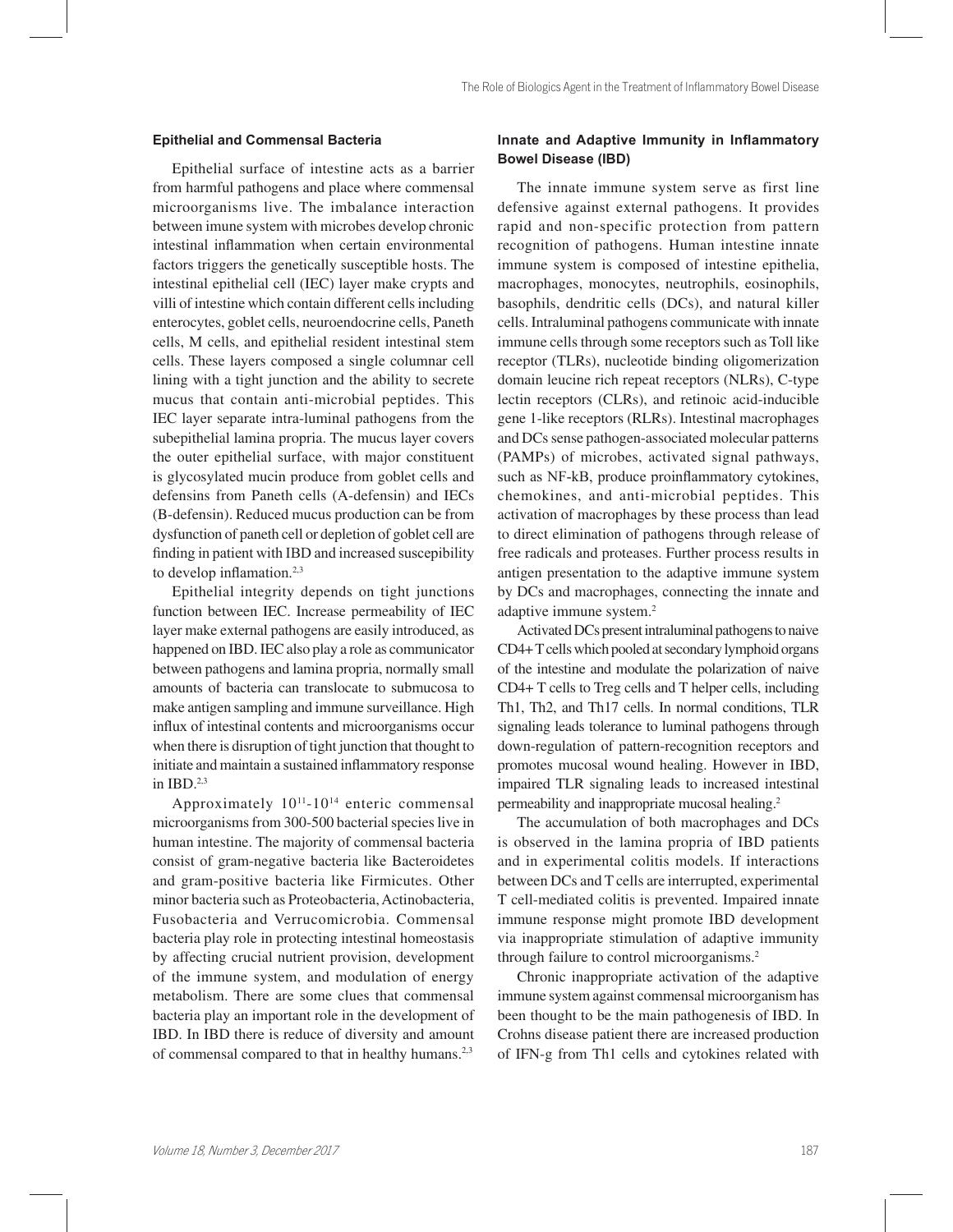



IL: interleukin; IFN: interferon; TNF: tumor necrosis factor; TGF: transforming growth factor; Th: helper T cell; Treg: regulatory T cell; TCR: T cell receptor; NF-kB: nuclear factor kappa-light-chain-enhancer of activated B cell; TLR: toll-like receptor; NOD: nucleotide oligomerization domain

Th17 cell, such as IL-17A/F, IL-21, IL-22, and CXCL8. While on UC patients there are increase production of Th2 cell-related cytokines, such as IL-5 and IL-13.<sup>2</sup>

# **MANAGEMENT OF INFLAMMATORY BOWEL DISEASE (IBD)**

Management of IBD can be distinguished to two major groups, the classic conventional treatment and the more new treatment with biologics agent. The classical treatments consist of therapy with aminosalicylates, steroids and immuno-modulators drugs. These treatments differs for UC and CD and also differs for various stage of the disease. Treatment of UC is depend on the stage of the disease, patients with mild manifestations are usually treated with aminosalicylates, corticosteroids are given for those with moderate disease and cyclosporine is given to patients with severe disease. In CD therapy are depend on both location and behavior of the disease. The medication for crohns usually includes aminosalicylates and antibiotics to treat mild mucosal disease, corticosteroids to moderate disease, and biological molecules to treat fistulizing disease. Other therapy includes aminosalicylates, azathioprine, mercaptopurine, methotrexate, metronidazole can be used as maintenance therapies for both disease.<sup>6</sup>

Classically, immune-modulating treatments of IBD have focused on adaptive immunity. Corticosteroids have been widely used to treat acute flares of IBD and clinicaly effective. Suppression of proinflammatory cytokines, such as TNF-a and IL-1b, is known to be the primary mechanism underlying how corticosteroids control IBD. Corticosteroids also play an important role in regulation of T helper cell differentiation and type I interferon (IFN) production. Other immunomodulators to down-regulate the proinflammatory cytokines of T cells have been a well-established as treatment for IBD like cylosporine A, tacrolimus, methotrexate, azathioprine and 6-mercaptopurine. Non-specific immunosuppression using immunomodulators is generally safe and effective for disease control.<sup>6</sup>

Advances in the understanding of the specific mechanisms of IBD led to the development of targeted treatment, the biologics therapy.The biologic therapies as new therapy for IBD are still develop aim to reduce the side effects and to treat patients who do not respond satisfactorily to conventional therapies to improving the patient's life quality.2,6

## **THE BIOLOGICAL THERAPY**

The biological therapy refers to monoclonal antibodies with activity directed against specific targets involved in the pathogenesis of chronic inflammatory conditions. In IBD based on the site of action of biologics agent, it can be divide to two major class of drugs: biologics agent that modulate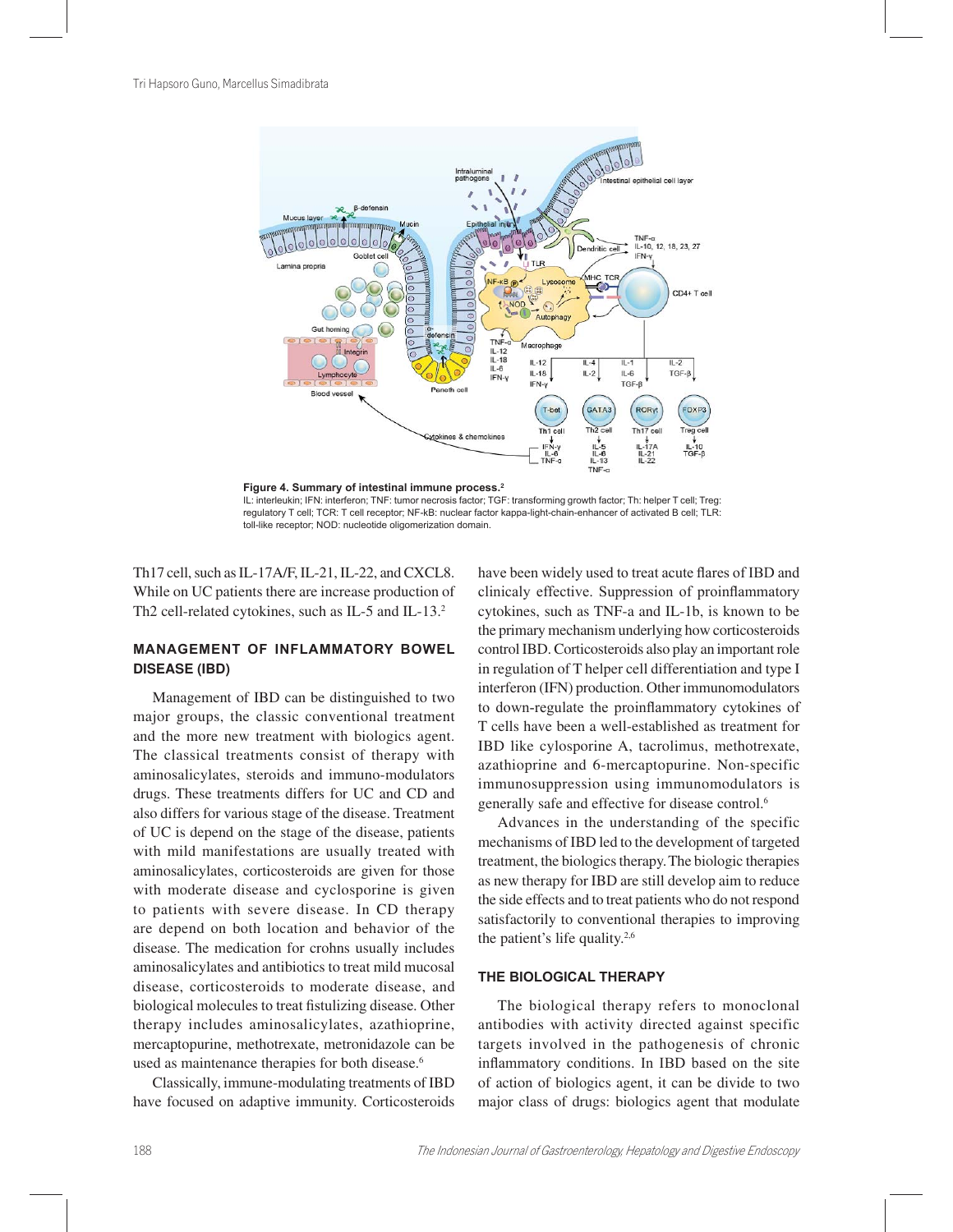| <b>Treatment</b>                               | <b>Related drugs</b>                                                      | <b>Mechanism of action</b>                                                                                                                                                                                                                          | <b>Features</b>                                                                                                                |
|------------------------------------------------|---------------------------------------------------------------------------|-----------------------------------------------------------------------------------------------------------------------------------------------------------------------------------------------------------------------------------------------------|--------------------------------------------------------------------------------------------------------------------------------|
| Aminosalicylates                               | Mesalamine<br>Olsasalazine<br><b>Balsalazide</b><br>Sulfasalazine         | Inhibition of IL-1, TNF-α, and PAF, decreased<br>antibody secretion                                                                                                                                                                                 | Locally immunosupressive, nonspecific<br>inhibition of cytokines.<br>Medium cost                                               |
| <b>Immunomodulators</b>                        | Azathioprin<br>6-mercaptopurin<br>Methotrexate                            | Blockage of <i>de novo</i> pathway of purine<br>synthesis.                                                                                                                                                                                          | Antiproliferative<br>effects, reduction of<br>inflammation.                                                                    |
| Corticosteroids                                | Budesonide<br>Hydrocortisone<br>Methylprednisolone<br>Prednisone          | Blockage of phospholipase A2 in the<br>arachidonic acid cascade altering the<br>balance between prostaglandins and<br>leukotrienes;<br>Stimulation of apoptosis of lamina propria<br>lymphocytes;<br>Suppression of the transcription of cytokines. | High<br>immunosuppression,<br>Risk of potential<br>infections,<br>Adverse<br>effects with long<br>periods of use.<br>Low cost. |
| Biologicals:<br>Anticytokine drugs             | Infliximab<br>Adalimumab<br>Certolizumabpegol<br>Golimumab<br>Ustekinumab | Induction of apoptosis in<br>Proinflammatory cells;<br>Binding specifically to TNF- $\alpha$ ,<br>Blockage of the interaction the receptor.                                                                                                         | Specific inhibition of<br>cytokine,<br>Immunosuppression,<br>high cost.<br>Advanced technology required.                       |
| Biologicals:<br>anti-cell adhesion<br>molecule | Vedolizumab<br>Natalizumab                                                | Inhibition of migration.                                                                                                                                                                                                                            | Specific inhibition of cell adhesion molecules,<br>High cost,<br>Advanced technology required.                                 |

Table 1. Inflammatory bowel disease (IBD) treatments and their characteristic<sup>6</sup>

IL: interleukin; PAF, platelet activating factor; TNF, tumor necrosis factor

anti-inflammatory cytokines including agents that target or anti-tumor necrosis factor (TNF) (infliximab, adalimumab, certolizumab, golimumab), agents that target interleukin (IL)-12/23 (ustekinumab) and agents that target integrins/anti-cell adhesion molecule (natalizumab, vedolizumab). To understand the mechanism of biologics agent, we need to look back on the pathogenesis of the IBD and potential of therapy that can be applicable. Dozens of novel agents based on recent advances in the understanding of the mucosal immune system for IBD pathogenesis have been developed.<sup>2</sup>



Figure 5. Biologics agent and target action related to  $inflammatory process (black: showed benefits; violet: no$ benefits)<sup>2</sup>

APC: antigen presenting cell; IEC: intestinal epithelial cell; TNF: tumor necrosis factor; MHC: major histocompatibility complex; TCR: T cell receptor; JAK: Janus kinase; TGF: transforming growth factor; IL: interleukin; MAdCAM: mucosal vascular addressing cell adhesion molecule

## **Biologics Agent that Modulate Anti-inflammatory Cytokines**

The era of biologic therapy began with an anti-TNF agent infliximab for patients with CD. TNF- $\alpha$  has been thought to play an important role in patogenesis of IBD. TNF- $\alpha$  is a proinflammatory cytokine that produced by activated macrophages, monocytes, and T lymphocytes. Human intestine has two forms of TNF- $\alpha$ : the transmembrane TNF (mTNF) and soluble TNF (sTNF). mTNF is expressed on the surface of CD14+ macrophages and targets TNF-R2 of T cells, and sTNF is secreted by several immune cells as a signaling molecule and targets TNF-R1 of effector cells. In IBD, increased levels of both mTNF and sTNF support the pro-inflammatory effect of inflamed gut, such as angiogenesis, Paneth cell death, production of matrix metalloproteinase from myofibroblasts, and the undermining of the barrier function of IECs. $2,3$ Several anti-TNF- $\alpha$  monoclonal antibodies have been developed and showed effectiveness for induction and maintenance of remission, as well as mucosal healing of IBD. These antibodies may activate various mechanisms involved in the immune response, such as induction of apoptosis as well as the blockage of growth factors for theTh cells, antibody production, and complement activation. However, another anti-TNF agent that targets sTNF, showed no benefits regarding treatment of IBD.2,6

Other important cytokines involved in the pathogenesis of IBD are related to Th17 cells (IL-17A,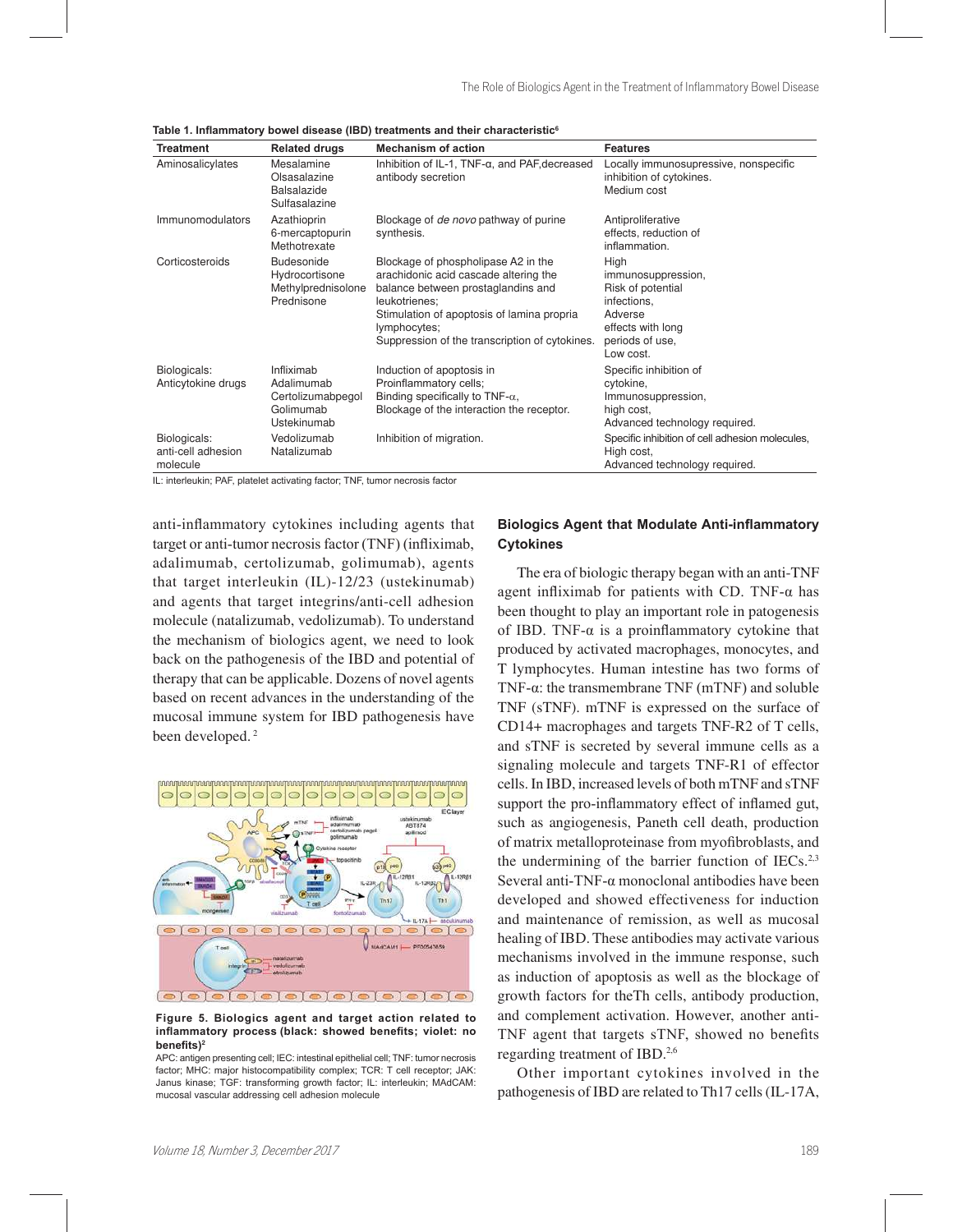

Figure 6. The T-cell cytokine tree in IBD and potential biologic treatment.<sup>3</sup> TGF: transforming growth factor; TH1: type 1 T helper cell; TH2: type 2 T helper cell; TH9: type 9 T helper cell; TH17: type 17 T helper cell; TH22: type 22 T helper cell; Treg: regulatory T cell

IL21, IL-22, and IL-23). Th17 cells are differentiated from naïve CD4+ T cells that are stimulated with transforming growth factor (TGF). The inflamed intestinal tissue of IBD patients was shown to contain higher levels of Th17 cells and its cytokines. Exact role of Th17 cells and their cytokines in regards to intestinal inflammation has not yet been fully understood. Based on those mechanism, recently new drugs have been emerged such as IFN- $\gamma$  antibody fontolizumab, anti IL-17A secukinumab.2,3 Therapy such as Ustekinumab, ABT-874, and apilimod mesylate designed to targeting multiple cytokines in inflamatory process and it is thought to be a reasonable approach in the treatment of IBD since complex interactions between various cytokines happened in its pathogenesis.<sup>2</sup>

# **Biologics Agent that Targeting Inter-/intra-cellular Signaling Pathways**

Proinflammatory cytokines promote activation of intracellular signal transduction and end result is production of inflammatory proteins. Janus kinase (JAK) and Signaling transducers and activator of transcription (STAT) cytokine signaling pathways are recently thought to be a potential therapeutic target of IBD. Various key cytokines such as IFN- $\gamma$ , IL-2, IL-4, IL-7, IL-9, IL-15, IL-12, IL-21, IL-22, and IL-23 depend on the JAK-signaling pathway. JAK inhibition might result in downregulation of multiple inflammatory cytokines. The JAK family consists of four intracellular proteins, JAK1, JAK2, JAK3, and tyrosine kinase (TYK) 2. Some drugs develop to Targeting inter-/intra-cellular signaling pathways prove to be effective such as JAK 1/3 tofacitinib, oral SMAD7 anti-sense oligonucleotide-mongersen. Other drugs showed no clinical benefit on IBD such as visilizumab and abatacept.<sup>2</sup>

# Biologics agent that inhibit the lymphocyte trafficking

Pathogenesis of IBD involving the role of lymphocytes and this cell must travel from their pool to the intestine. Lymphocytes express specific cell surface adhesion molecules targeting specific organs to facilitate the travel process. From this concept, selective agent to inhibition of those adhesion molecules potentially change the development of IBD. Those drugs such as natalizumab (monoclonal antibody against  $\alpha$ 4B1 integrin), vedolizumab (monoclonal antibody against  $\alpha$ 4 $\beta$ 7 integrin), etrolizumab (monoclonal antibody against the ß7 subunit of integrin) and PF-00547659 (monoclonal antibody against MAdCAM-1).<sup>2</sup>

#### **New biologics agent**

A variety of new biologics specific to IBD pathogenesis are now emerging and under clinical investigation. The basic mechanism targeting different process from pathogenesis that involved, these can be seen on figure 7 below.<sup>3</sup>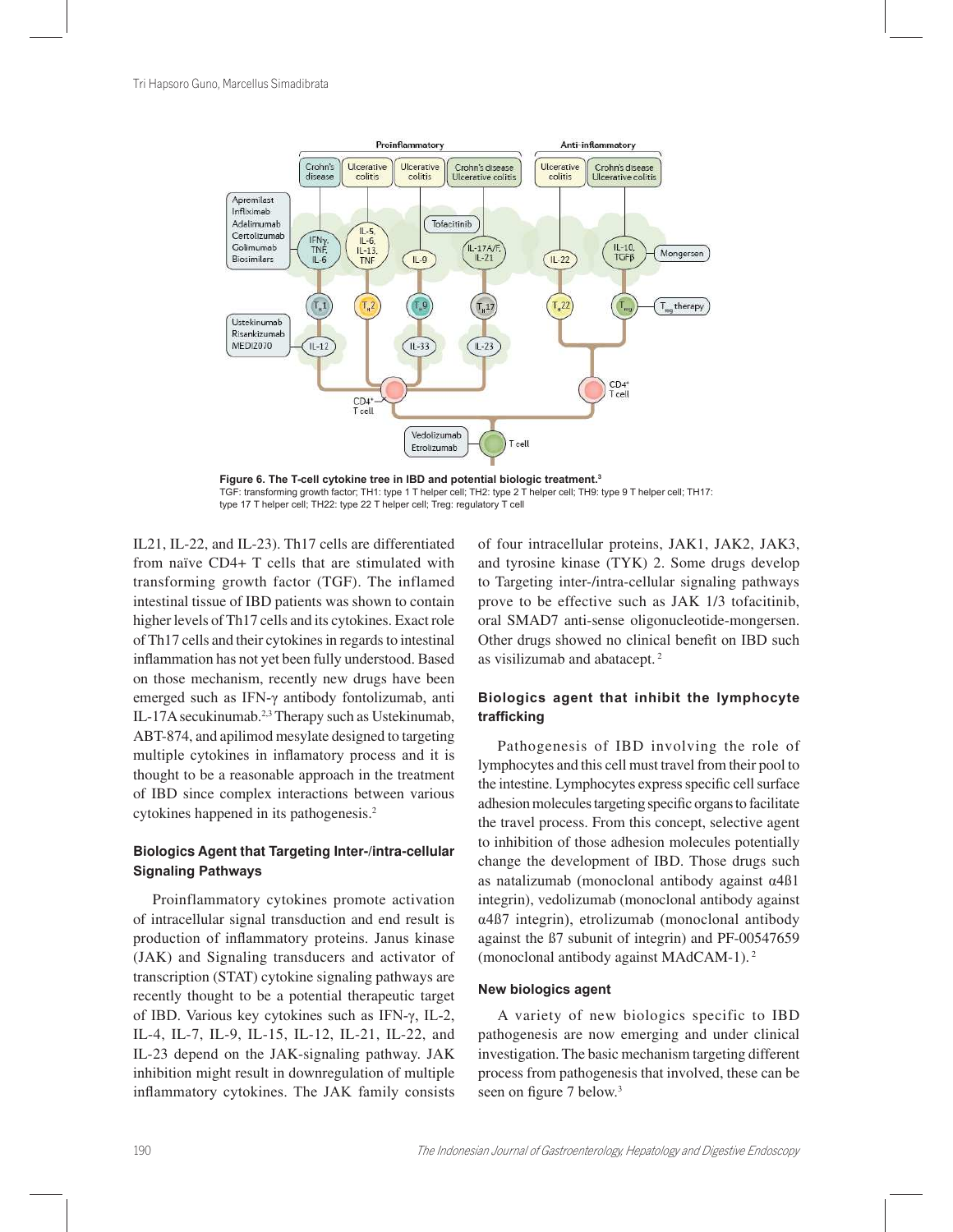

Figure 7. New therapeutic approaches in IBD with their specific targets.<sup>3</sup> IEC; intestinal epithelial cell; IL-6R; IL-6 receptor; MAdCAM1; mucosal addressin cell adhesion molecular 1; MMP9; matrix metalloproteinase 9; ROR: RAR-related orphan receptor; Treg cell: regulatory T cell.

Tissue remodelling and destruction in patients with IBD is controlled by matrix metalloproteinas (MMPs). In IBD expression of MMP9 was found to be increased, particularly in patients with UC. Experimental models of inflammation have suggested an important role of MMP9 in impairing colonic epithelial permeability and augmenting inflammation via activation of myosin light chain kinase (MLCK). MMP9 favoured angiogenesis and created a proteolytic environment in the inflamed gut of a mouse model of colitis that stimulated the influx of myeloid cells into the colonic epithelium and the production of TNF. Currently a potent and highly selective allosteric MMP9 inhibitor (humanized monoclonal antibody GS-5745) has been developed and is currently being tested in clinical trials in patients with IBD but insufficient evidence of treatment benefit.<sup>3</sup>

Another drugs target to ameliorate tissue fibrosis in IBD through enzymes controlling degradation of matrix compounds. Carbohydrate sulfotransferase  $15$  (CHST15) is a specific enzyme biosynthesizing chondroitin sulfate E that binds to various pathogenic mediators and favours tissue fibrosis. CHST15 reduced colitis activity and intestinal accumulation of F4/80+ macrophages and  $ER-TR7+$  fibroblasts. STNM01, a synthetic double-stranded RNA oligonucleotide directed against CHST15 showed a reduction of endoscopic inflammation as compared with placebo therapy and also histological analyses revealed that STNM01 reduces tissue fibrosis in Crohn's disease.<sup>3</sup>

## **CURRENT BIOLOGICS AGENT USED**

The current use of biologic therapy is limited by their cost. With the expiration of patents for certain biologics, and the development of biosimilars (biological products that are highly similar to the reference product but can be produced at a lower cost with similar efficacy) will change the course of IBD treatment. Anti-tumor necrosis factor (anti-TNF) agents are the first and currently the most widely used biologic agents.<sup>8</sup> Several parameters should be considered when choosing a first-line biologic agent including the efficacy, safety profile, route of



Figure 8. A proposed algorithm for clinical practice of Biologic **agents in IBD.<sup>10</sup>**

<sup>\*</sup>For perianal fistulas the level of evidence is weak for vedolizumab. TNF, tumor necrosis factor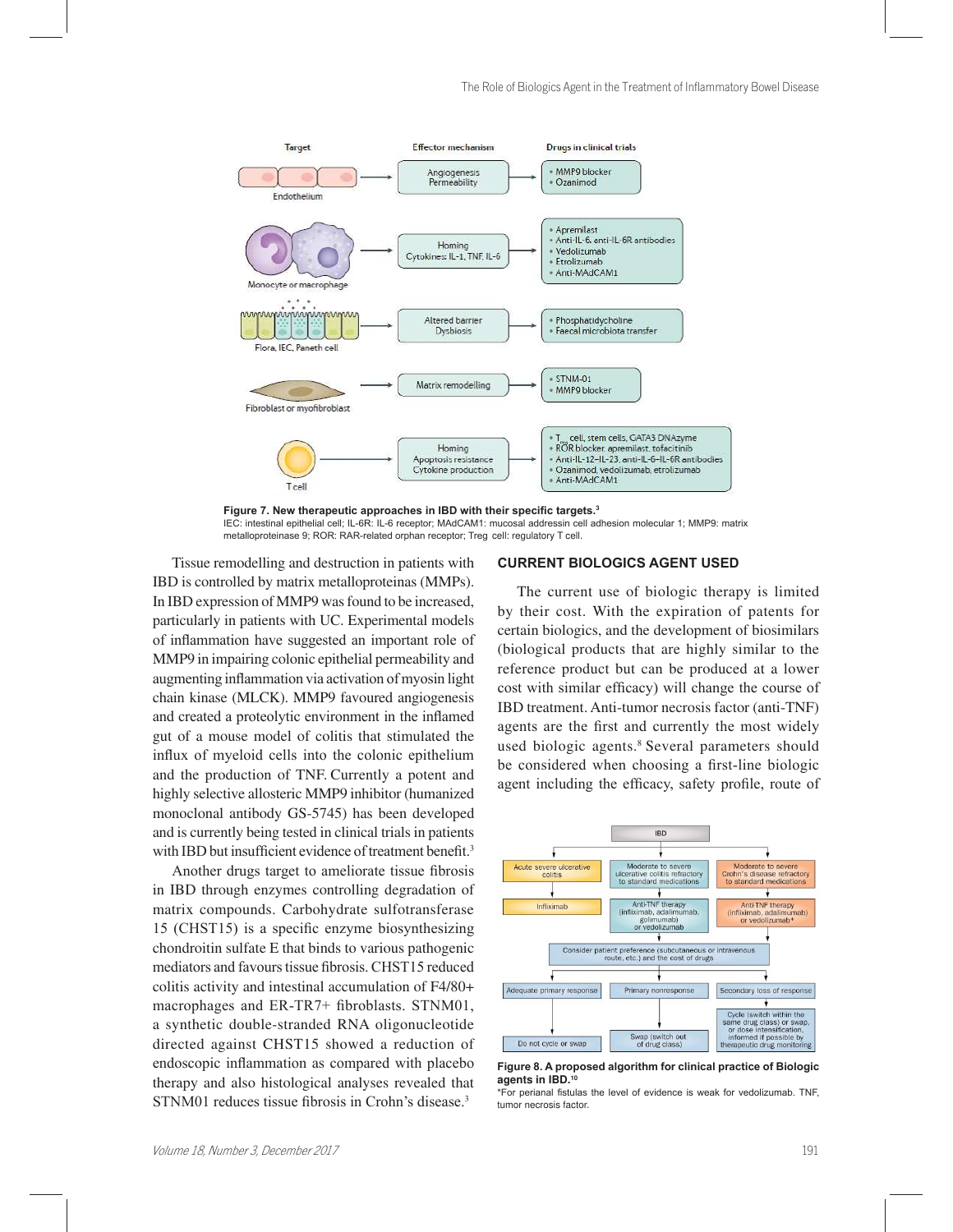administration, patient preference and cost. A proposed algorithm for using biologic agents in IBD can be seen in figure below.<sup>10</sup>

Patients with Crohn's disease who are refractory to standard medications, infliximab or adalimumab could be initiated. Vedolizumab has been approved for induction and maintenance therapy for Crohn's disease and ulcerative colitis. The use of natalizumab and certolizumab pegol is still restricted to a few countries due to an unclear between risk and benefit in IBD treatment.<sup>10</sup>

Response for the treatment can be adequate response or non-response. In patient with adequate primary response to a first-line anti-TNF therapy no switch between anti-TNF agents should be proposed, as switching is associated with loss of tolerance and efficacy. Non-responsive patient can be found up to 30% of total case. Non-response case divide into two type the primary non-response and secondary loss of response. If there is no response to initial treatment with anti-TNF it is called as primary non-responders. These type patient will unlikely to respond to another anti-TNF agent and require to switch to another class of biologic agent, such as vedolizumab. Secondary non-responders are patients who have a transient response but later will experience a loss of response to anti-TNF therapy. If this happened, the measurement of drug levels and anti-drug antibodies may help guide the next decision. Patients with subtherapeutic drug levels, require dose intensification, while patients with detectable antibodies against one anti-TNF may benefit from switching to another anti-TNF agent. Secondary non-responders with adequate drug levels should switch to a different class of biologic agent.<sup>9,10</sup>

## Position of new biologics agent in the treatment of Inflammatory Bowel Disease (IBD)

New target molecules for biologics agent and cellular therapy have been develop and this may provide alternative therapy. As for many other biologics agent untill now still on research progress. Because of no data in long-term safety for ustekinumab, tofacitinib, and mongersen, the use of these medications in patients at high risk of infection is not recommended recently.<sup>10</sup>

#### **EFFICACY OF BIOLOGICAL THERAPY**

There are a lot of study about the using of biological therapy on IBD that has been published. Curently six biologic agents are approved for the treatment of IBD: infliximab, adalimumab, golimumab, certolizumab pegol, natalizumab and vedolizumab. Several metaanalyses have been conducted in both Crohn's disease and ulcerative colitis to compare the efficacy of the various biologic agents. Most of the results show positive report for biological treatment compared with placebo for the treatment of IBD. Some study also compares one biological treatment to another drugs to show which one more effective for inducing remission or maintanance therapy.12,13

Meta-analysis from vickers et al asses efficacy of Biologics agent used in ulcerative colitis showed that all biologics were superior than placebo in induction of clinical response, remission and mucosal healing (Figure 9). In induction of remission infliximab show significant improvement over adalimumab in clinical response, clinical remission and mucosal healing. With no other significant difference between other biologics exist. In maintenance study vedolizumab show significantly difference in durable clinical response and rates of mucosal healing compared with other biologics agent (Table 4).<sup>12</sup>

 Meta-analysis from Hazlewood et al showed that infliximab, including combination of infliximab with azathioprine, adalimumab and vedolizumab were superior from placebo for induction and maintaining of remission on CD. This result also showed that the most effective agents for induction and maintaining

|                       | Type of                         | <b>Target</b>         | Half-life   |           | Induction phase    |                 | Maintenance phase |                 |
|-----------------------|---------------------------------|-----------------------|-------------|-----------|--------------------|-----------------|-------------------|-----------------|
| Drug                  | monoclonal<br>antibody          |                       | (days)      | Route     | Dosage             | <b>Interval</b> | Dosage            | <b>Interval</b> |
| Infliximab            | Chimeric laG1                   | TNF- $\alpha$         | $7.7 - 9.5$ | IV        | 5mg/kg             | W0-W2-W6        | 5 mg/kg           | Every 8 weeks   |
| Adalimumab            | Human lgG1                      | $TNF-\alpha$          | $10 - 20$   | <b>SC</b> | 160 mg             | W <sub>0</sub>  | 40 mg             | Every 2 weeks   |
|                       |                                 |                       |             |           | 80 ma              | W <sub>2</sub>  |                   |                 |
| Certozulimab<br>pegol | Humanized<br>pegylated Fab IgG4 | TNF- $\alpha$         | 14          | SC        | 400 mg             | W0-W2-W4        | 400 mg            | Every 4 weeks   |
| Golimumab             | Human IgG1                      | TNF- $\alpha$         | $8 - 16$    | <b>SC</b> | 200 mg             | W <sub>0</sub>  | 50-100 ma         | Every 4 weeks   |
|                       |                                 |                       |             |           | $100 \text{ mg}$   | W <sub>2</sub>  |                   |                 |
| <b>CPT-13</b>         | Chimeric IgG1                   | TNF- $\alpha$         | $7.7 - 9.5$ | IV        | 5 <sub>mg/kg</sub> | W0-W2-W6        | 5 mg/kg           | Every 8 weeks   |
| Natalizumab           | Humanized IgG4                  | $\alpha$ 4 integrin   | $7 - 15$    | IV        | 300 ma             | W0-W2-W8        | 300 ma            | Every 4 weeks   |
| Vedolizumab           | Humanized lgG1                  | $\alpha$ 4ß7 integrin | $15 - 22$   | SC        | 300 ma             | $W0 - W2$       | 300 ma            | Every 4 weeks   |

**Table 2. Characteristics and dosage of biological treatments for IRD** 

Ig. immunoglobulin: IV. intravenous: SC. subcutaneous: TNF, tumor necrosis factor: W. week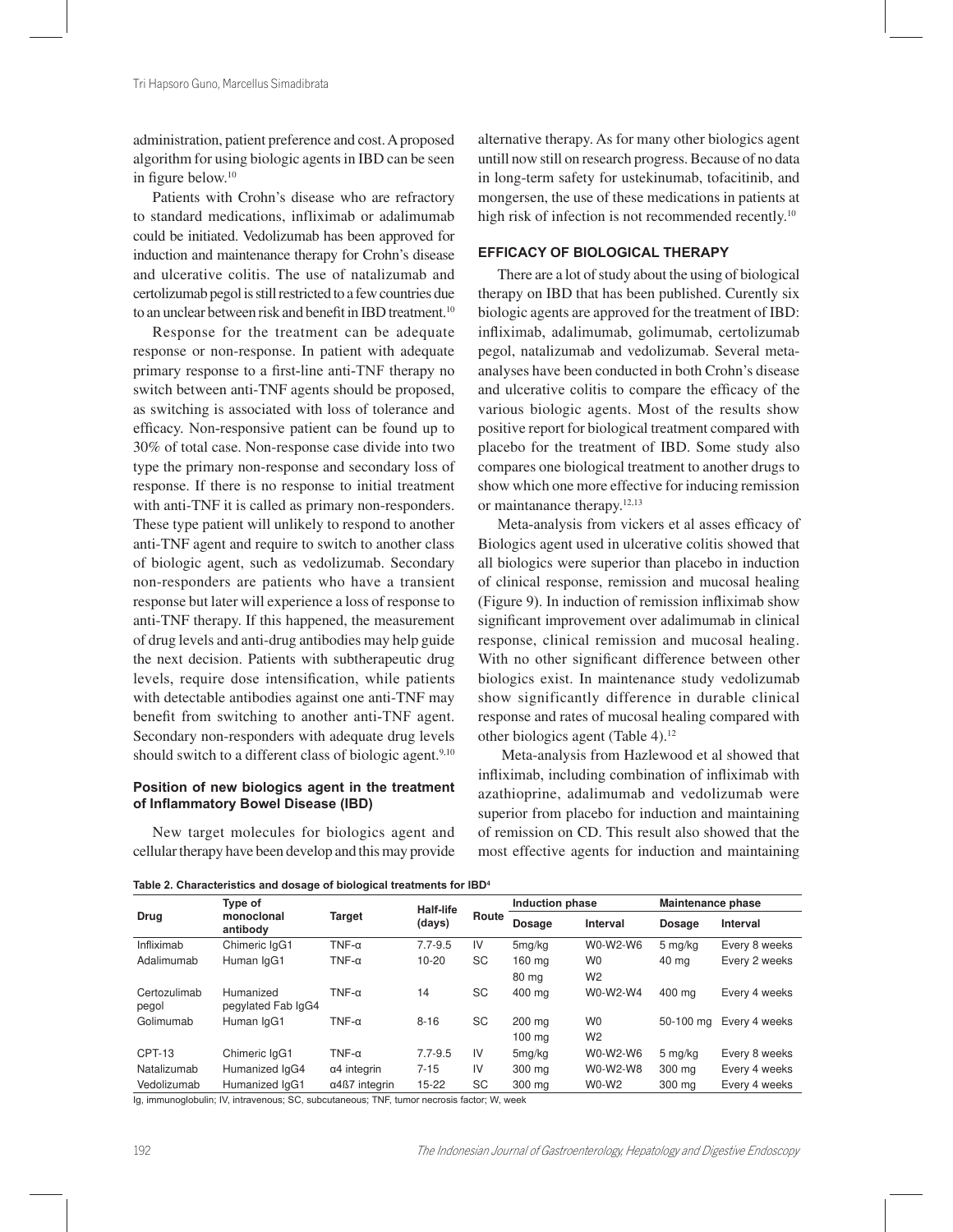| <b>Specific Labeling</b><br><b>Primary Target</b><br>Route<br>Agent<br><b>Crohn's Disease</b><br><b>Ulcerative Colitis</b><br>Blockade pro-inflammatory cytokines<br>IV<br>Infliximab<br>TNF<br>FDA and EMA approved<br>FDA and EMA approved<br>SC<br>Adalimumab<br>TNF<br>FDA and EMA approved<br>FDA and EMA approved<br>SC<br>Certolizumab pegol<br>TNF<br>FDA approved<br>Golimumab<br>TNF<br>SC<br>FDA and EMA approved<br>CT-P13<br>IV<br>TNF<br><b>EMA</b> approved<br><b>EMA</b> approved<br><b>TNF</b><br>IV<br><b>TNF-Kinoid</b><br>Phase II (-)<br>HMPL-004<br>TNF and IL-1ß<br>Ongoing Phase III<br>Ongoing Phase III<br>Oral<br>Ustekimumab<br>IL-12/IL-23 (p40 subunit)<br>IV/SC<br>Ongoing Phase III<br><b>AMG139</b><br>IL-23/IL-23R interaction<br>IV<br>Ongoing Phase II<br>Ongoing Phase II<br>BI 655066<br>IL-23 (p19 subunit)<br>SC<br>IL-6<br>Ongoing Phase I/II<br>PF-04236921<br>SC<br>$IL-13$<br>Tralokinumab<br>SC<br>Phase II $(-)$<br>Anrunkinzumab<br>IL-13 receptor<br>IV<br>Phase II $(-)$<br>QAX576<br>$IL-13$<br>IV<br>Ongoing Phase II<br>IV<br>Bertilizumab<br>Eotaxin-1<br>Ongoing Phase II<br>IL-17 release<br>Vidofluidimus<br>Oral<br>Phase II $(+)$<br>Phase II $(+)$<br>ATR-107<br>IL-21 receptor<br>IV/SC<br>Ongoing Phase I<br>$IL-21$<br>IV<br>Ongoing Phase II<br>NNC0114-0006<br>Blockade of the downstream signalling pathway mediated by cytokine<br>Tofacitinib<br>JAK 1,2,3<br>Ongoing Phase III<br>Ongoing Phase III<br>Oral<br>JAK1<br>Ongoing Phase II<br>Peficitinib<br>Oral<br>JAK <sub>1</sub><br>GLPG0634<br>Oral<br>Ongoing Phase II<br>Phase $I(+)$<br>GED0301 (mongersen)<br>Smad7 antisense oligonucleotide Oral<br>IV<br>Ongoing Phase II<br>BMS-936557<br>IP-10 antagonists<br>Phase II $(\pm)$<br>IV<br>Masitinib (AB1010)<br>Tyrosine kinase receptor<br>Ongoing Phase II<br>Anti adhesion molecules<br>Natalizumab<br>$\alpha$ 4 Integrin<br>IV<br>FDA approved<br>IV<br>Phase III $(\pm)$<br>Vedolizumab<br>$\alpha$ 4ß7 Integrin<br>Phase III $(+)$<br>IV/SC<br>Ertolizumab<br><b>ß7</b> Integrin<br>Phase II $(+)$<br>PF-00547659<br>MadCAM-1<br>IV/SC<br>Ongoing Phase II<br>Ongoing Phase II<br>AJM300<br>Oral<br>Phase II $(+)$<br>$\alpha$ 4 Integrin<br>ICAM-1<br>Alicaforsen<br>Oral/<br>Phase II (-)<br>Phase II $(+)$<br>intra-rectal<br>Vatelizumab<br>SC<br>Ongoing Phase II<br>$\alpha$ 2 $\beta$ 1 Integrin<br>α4 Integrin<br>Ongoing Phase II<br>Firategrast<br>Oral<br><b>GLPG0974</b><br>FFA-2<br>Oral<br>Ongoing Phase II<br><b>TRK-170</b><br><b>ß7</b> Integrin<br>Oral<br>Ongoing Phase II<br>Anti-inflammatory cytokine<br>$IL-2$<br>SC<br>Low dose IL-2<br>Ongoing Phase II<br>Ongoing Phase II<br>Blockade of T-cell stimulation and induction of apoptosis<br>GATA-3<br>Intrarectal<br>Ongoing Phase I/II<br>SB-012<br><b>VB-201</b><br>TLR-2 dependent innate cell<br>Ongoing Phase II<br>Oral<br>activation<br>Ribosomal 50S subunit<br>Ongoing Phase II<br>GSK1399686<br>Oral<br>?<br>Phase II $(+)$<br>Laquinimod<br>Oral<br><b>DIMS0150</b><br>TLR9<br>Ongoing Phase III<br>Intrarectal<br>Other mechanism<br>Fingolimod<br>Sphingosine 1-phosphate 1<br>Oral<br>Ongoing phase I<br>receptor<br>Ongoing Phase II<br>RPC1063<br>Sphingosine 1-phosphate 1<br>Oral<br>receptor<br>GSK 1399686<br>Ribosomal 50S subunit<br>Oral<br>Ongoing Phase II | Table 3. Availability and drug labelling of biologics agent for inflammatory bowel disease (IBD)" |  |  |  |  |  |  |
|---------------------------------------------------------------------------------------------------------------------------------------------------------------------------------------------------------------------------------------------------------------------------------------------------------------------------------------------------------------------------------------------------------------------------------------------------------------------------------------------------------------------------------------------------------------------------------------------------------------------------------------------------------------------------------------------------------------------------------------------------------------------------------------------------------------------------------------------------------------------------------------------------------------------------------------------------------------------------------------------------------------------------------------------------------------------------------------------------------------------------------------------------------------------------------------------------------------------------------------------------------------------------------------------------------------------------------------------------------------------------------------------------------------------------------------------------------------------------------------------------------------------------------------------------------------------------------------------------------------------------------------------------------------------------------------------------------------------------------------------------------------------------------------------------------------------------------------------------------------------------------------------------------------------------------------------------------------------------------------------------------------------------------------------------------------------------------------------------------------------------------------------------------------------------------------------------------------------------------------------------------------------------------------------------------------------------------------------------------------------------------------------------------------------------------------------------------------------------------------------------------------------------------------------------------------------------------------------------------------------------------------------------------------------------------------------------------------------------------------------------------------------------------------------------------------------------------------------------------------------------------------------------------------------------------------------------------------------------------------------------------------------------------------------------------------------------------------------------------------------------------------------------------------------------------------------------------------------------------------------------------------------------------------------------------------------------------------------------|---------------------------------------------------------------------------------------------------|--|--|--|--|--|--|
|                                                                                                                                                                                                                                                                                                                                                                                                                                                                                                                                                                                                                                                                                                                                                                                                                                                                                                                                                                                                                                                                                                                                                                                                                                                                                                                                                                                                                                                                                                                                                                                                                                                                                                                                                                                                                                                                                                                                                                                                                                                                                                                                                                                                                                                                                                                                                                                                                                                                                                                                                                                                                                                                                                                                                                                                                                                                                                                                                                                                                                                                                                                                                                                                                                                                                                                                                   |                                                                                                   |  |  |  |  |  |  |
|                                                                                                                                                                                                                                                                                                                                                                                                                                                                                                                                                                                                                                                                                                                                                                                                                                                                                                                                                                                                                                                                                                                                                                                                                                                                                                                                                                                                                                                                                                                                                                                                                                                                                                                                                                                                                                                                                                                                                                                                                                                                                                                                                                                                                                                                                                                                                                                                                                                                                                                                                                                                                                                                                                                                                                                                                                                                                                                                                                                                                                                                                                                                                                                                                                                                                                                                                   |                                                                                                   |  |  |  |  |  |  |
|                                                                                                                                                                                                                                                                                                                                                                                                                                                                                                                                                                                                                                                                                                                                                                                                                                                                                                                                                                                                                                                                                                                                                                                                                                                                                                                                                                                                                                                                                                                                                                                                                                                                                                                                                                                                                                                                                                                                                                                                                                                                                                                                                                                                                                                                                                                                                                                                                                                                                                                                                                                                                                                                                                                                                                                                                                                                                                                                                                                                                                                                                                                                                                                                                                                                                                                                                   |                                                                                                   |  |  |  |  |  |  |
|                                                                                                                                                                                                                                                                                                                                                                                                                                                                                                                                                                                                                                                                                                                                                                                                                                                                                                                                                                                                                                                                                                                                                                                                                                                                                                                                                                                                                                                                                                                                                                                                                                                                                                                                                                                                                                                                                                                                                                                                                                                                                                                                                                                                                                                                                                                                                                                                                                                                                                                                                                                                                                                                                                                                                                                                                                                                                                                                                                                                                                                                                                                                                                                                                                                                                                                                                   |                                                                                                   |  |  |  |  |  |  |
|                                                                                                                                                                                                                                                                                                                                                                                                                                                                                                                                                                                                                                                                                                                                                                                                                                                                                                                                                                                                                                                                                                                                                                                                                                                                                                                                                                                                                                                                                                                                                                                                                                                                                                                                                                                                                                                                                                                                                                                                                                                                                                                                                                                                                                                                                                                                                                                                                                                                                                                                                                                                                                                                                                                                                                                                                                                                                                                                                                                                                                                                                                                                                                                                                                                                                                                                                   |                                                                                                   |  |  |  |  |  |  |
|                                                                                                                                                                                                                                                                                                                                                                                                                                                                                                                                                                                                                                                                                                                                                                                                                                                                                                                                                                                                                                                                                                                                                                                                                                                                                                                                                                                                                                                                                                                                                                                                                                                                                                                                                                                                                                                                                                                                                                                                                                                                                                                                                                                                                                                                                                                                                                                                                                                                                                                                                                                                                                                                                                                                                                                                                                                                                                                                                                                                                                                                                                                                                                                                                                                                                                                                                   |                                                                                                   |  |  |  |  |  |  |
|                                                                                                                                                                                                                                                                                                                                                                                                                                                                                                                                                                                                                                                                                                                                                                                                                                                                                                                                                                                                                                                                                                                                                                                                                                                                                                                                                                                                                                                                                                                                                                                                                                                                                                                                                                                                                                                                                                                                                                                                                                                                                                                                                                                                                                                                                                                                                                                                                                                                                                                                                                                                                                                                                                                                                                                                                                                                                                                                                                                                                                                                                                                                                                                                                                                                                                                                                   |                                                                                                   |  |  |  |  |  |  |
|                                                                                                                                                                                                                                                                                                                                                                                                                                                                                                                                                                                                                                                                                                                                                                                                                                                                                                                                                                                                                                                                                                                                                                                                                                                                                                                                                                                                                                                                                                                                                                                                                                                                                                                                                                                                                                                                                                                                                                                                                                                                                                                                                                                                                                                                                                                                                                                                                                                                                                                                                                                                                                                                                                                                                                                                                                                                                                                                                                                                                                                                                                                                                                                                                                                                                                                                                   |                                                                                                   |  |  |  |  |  |  |
|                                                                                                                                                                                                                                                                                                                                                                                                                                                                                                                                                                                                                                                                                                                                                                                                                                                                                                                                                                                                                                                                                                                                                                                                                                                                                                                                                                                                                                                                                                                                                                                                                                                                                                                                                                                                                                                                                                                                                                                                                                                                                                                                                                                                                                                                                                                                                                                                                                                                                                                                                                                                                                                                                                                                                                                                                                                                                                                                                                                                                                                                                                                                                                                                                                                                                                                                                   |                                                                                                   |  |  |  |  |  |  |
|                                                                                                                                                                                                                                                                                                                                                                                                                                                                                                                                                                                                                                                                                                                                                                                                                                                                                                                                                                                                                                                                                                                                                                                                                                                                                                                                                                                                                                                                                                                                                                                                                                                                                                                                                                                                                                                                                                                                                                                                                                                                                                                                                                                                                                                                                                                                                                                                                                                                                                                                                                                                                                                                                                                                                                                                                                                                                                                                                                                                                                                                                                                                                                                                                                                                                                                                                   |                                                                                                   |  |  |  |  |  |  |
|                                                                                                                                                                                                                                                                                                                                                                                                                                                                                                                                                                                                                                                                                                                                                                                                                                                                                                                                                                                                                                                                                                                                                                                                                                                                                                                                                                                                                                                                                                                                                                                                                                                                                                                                                                                                                                                                                                                                                                                                                                                                                                                                                                                                                                                                                                                                                                                                                                                                                                                                                                                                                                                                                                                                                                                                                                                                                                                                                                                                                                                                                                                                                                                                                                                                                                                                                   |                                                                                                   |  |  |  |  |  |  |
|                                                                                                                                                                                                                                                                                                                                                                                                                                                                                                                                                                                                                                                                                                                                                                                                                                                                                                                                                                                                                                                                                                                                                                                                                                                                                                                                                                                                                                                                                                                                                                                                                                                                                                                                                                                                                                                                                                                                                                                                                                                                                                                                                                                                                                                                                                                                                                                                                                                                                                                                                                                                                                                                                                                                                                                                                                                                                                                                                                                                                                                                                                                                                                                                                                                                                                                                                   |                                                                                                   |  |  |  |  |  |  |
|                                                                                                                                                                                                                                                                                                                                                                                                                                                                                                                                                                                                                                                                                                                                                                                                                                                                                                                                                                                                                                                                                                                                                                                                                                                                                                                                                                                                                                                                                                                                                                                                                                                                                                                                                                                                                                                                                                                                                                                                                                                                                                                                                                                                                                                                                                                                                                                                                                                                                                                                                                                                                                                                                                                                                                                                                                                                                                                                                                                                                                                                                                                                                                                                                                                                                                                                                   |                                                                                                   |  |  |  |  |  |  |
|                                                                                                                                                                                                                                                                                                                                                                                                                                                                                                                                                                                                                                                                                                                                                                                                                                                                                                                                                                                                                                                                                                                                                                                                                                                                                                                                                                                                                                                                                                                                                                                                                                                                                                                                                                                                                                                                                                                                                                                                                                                                                                                                                                                                                                                                                                                                                                                                                                                                                                                                                                                                                                                                                                                                                                                                                                                                                                                                                                                                                                                                                                                                                                                                                                                                                                                                                   |                                                                                                   |  |  |  |  |  |  |
|                                                                                                                                                                                                                                                                                                                                                                                                                                                                                                                                                                                                                                                                                                                                                                                                                                                                                                                                                                                                                                                                                                                                                                                                                                                                                                                                                                                                                                                                                                                                                                                                                                                                                                                                                                                                                                                                                                                                                                                                                                                                                                                                                                                                                                                                                                                                                                                                                                                                                                                                                                                                                                                                                                                                                                                                                                                                                                                                                                                                                                                                                                                                                                                                                                                                                                                                                   |                                                                                                   |  |  |  |  |  |  |
|                                                                                                                                                                                                                                                                                                                                                                                                                                                                                                                                                                                                                                                                                                                                                                                                                                                                                                                                                                                                                                                                                                                                                                                                                                                                                                                                                                                                                                                                                                                                                                                                                                                                                                                                                                                                                                                                                                                                                                                                                                                                                                                                                                                                                                                                                                                                                                                                                                                                                                                                                                                                                                                                                                                                                                                                                                                                                                                                                                                                                                                                                                                                                                                                                                                                                                                                                   |                                                                                                   |  |  |  |  |  |  |
|                                                                                                                                                                                                                                                                                                                                                                                                                                                                                                                                                                                                                                                                                                                                                                                                                                                                                                                                                                                                                                                                                                                                                                                                                                                                                                                                                                                                                                                                                                                                                                                                                                                                                                                                                                                                                                                                                                                                                                                                                                                                                                                                                                                                                                                                                                                                                                                                                                                                                                                                                                                                                                                                                                                                                                                                                                                                                                                                                                                                                                                                                                                                                                                                                                                                                                                                                   |                                                                                                   |  |  |  |  |  |  |
|                                                                                                                                                                                                                                                                                                                                                                                                                                                                                                                                                                                                                                                                                                                                                                                                                                                                                                                                                                                                                                                                                                                                                                                                                                                                                                                                                                                                                                                                                                                                                                                                                                                                                                                                                                                                                                                                                                                                                                                                                                                                                                                                                                                                                                                                                                                                                                                                                                                                                                                                                                                                                                                                                                                                                                                                                                                                                                                                                                                                                                                                                                                                                                                                                                                                                                                                                   |                                                                                                   |  |  |  |  |  |  |
|                                                                                                                                                                                                                                                                                                                                                                                                                                                                                                                                                                                                                                                                                                                                                                                                                                                                                                                                                                                                                                                                                                                                                                                                                                                                                                                                                                                                                                                                                                                                                                                                                                                                                                                                                                                                                                                                                                                                                                                                                                                                                                                                                                                                                                                                                                                                                                                                                                                                                                                                                                                                                                                                                                                                                                                                                                                                                                                                                                                                                                                                                                                                                                                                                                                                                                                                                   |                                                                                                   |  |  |  |  |  |  |
|                                                                                                                                                                                                                                                                                                                                                                                                                                                                                                                                                                                                                                                                                                                                                                                                                                                                                                                                                                                                                                                                                                                                                                                                                                                                                                                                                                                                                                                                                                                                                                                                                                                                                                                                                                                                                                                                                                                                                                                                                                                                                                                                                                                                                                                                                                                                                                                                                                                                                                                                                                                                                                                                                                                                                                                                                                                                                                                                                                                                                                                                                                                                                                                                                                                                                                                                                   |                                                                                                   |  |  |  |  |  |  |
|                                                                                                                                                                                                                                                                                                                                                                                                                                                                                                                                                                                                                                                                                                                                                                                                                                                                                                                                                                                                                                                                                                                                                                                                                                                                                                                                                                                                                                                                                                                                                                                                                                                                                                                                                                                                                                                                                                                                                                                                                                                                                                                                                                                                                                                                                                                                                                                                                                                                                                                                                                                                                                                                                                                                                                                                                                                                                                                                                                                                                                                                                                                                                                                                                                                                                                                                                   |                                                                                                   |  |  |  |  |  |  |
|                                                                                                                                                                                                                                                                                                                                                                                                                                                                                                                                                                                                                                                                                                                                                                                                                                                                                                                                                                                                                                                                                                                                                                                                                                                                                                                                                                                                                                                                                                                                                                                                                                                                                                                                                                                                                                                                                                                                                                                                                                                                                                                                                                                                                                                                                                                                                                                                                                                                                                                                                                                                                                                                                                                                                                                                                                                                                                                                                                                                                                                                                                                                                                                                                                                                                                                                                   |                                                                                                   |  |  |  |  |  |  |
|                                                                                                                                                                                                                                                                                                                                                                                                                                                                                                                                                                                                                                                                                                                                                                                                                                                                                                                                                                                                                                                                                                                                                                                                                                                                                                                                                                                                                                                                                                                                                                                                                                                                                                                                                                                                                                                                                                                                                                                                                                                                                                                                                                                                                                                                                                                                                                                                                                                                                                                                                                                                                                                                                                                                                                                                                                                                                                                                                                                                                                                                                                                                                                                                                                                                                                                                                   |                                                                                                   |  |  |  |  |  |  |
|                                                                                                                                                                                                                                                                                                                                                                                                                                                                                                                                                                                                                                                                                                                                                                                                                                                                                                                                                                                                                                                                                                                                                                                                                                                                                                                                                                                                                                                                                                                                                                                                                                                                                                                                                                                                                                                                                                                                                                                                                                                                                                                                                                                                                                                                                                                                                                                                                                                                                                                                                                                                                                                                                                                                                                                                                                                                                                                                                                                                                                                                                                                                                                                                                                                                                                                                                   |                                                                                                   |  |  |  |  |  |  |
|                                                                                                                                                                                                                                                                                                                                                                                                                                                                                                                                                                                                                                                                                                                                                                                                                                                                                                                                                                                                                                                                                                                                                                                                                                                                                                                                                                                                                                                                                                                                                                                                                                                                                                                                                                                                                                                                                                                                                                                                                                                                                                                                                                                                                                                                                                                                                                                                                                                                                                                                                                                                                                                                                                                                                                                                                                                                                                                                                                                                                                                                                                                                                                                                                                                                                                                                                   |                                                                                                   |  |  |  |  |  |  |
|                                                                                                                                                                                                                                                                                                                                                                                                                                                                                                                                                                                                                                                                                                                                                                                                                                                                                                                                                                                                                                                                                                                                                                                                                                                                                                                                                                                                                                                                                                                                                                                                                                                                                                                                                                                                                                                                                                                                                                                                                                                                                                                                                                                                                                                                                                                                                                                                                                                                                                                                                                                                                                                                                                                                                                                                                                                                                                                                                                                                                                                                                                                                                                                                                                                                                                                                                   |                                                                                                   |  |  |  |  |  |  |
|                                                                                                                                                                                                                                                                                                                                                                                                                                                                                                                                                                                                                                                                                                                                                                                                                                                                                                                                                                                                                                                                                                                                                                                                                                                                                                                                                                                                                                                                                                                                                                                                                                                                                                                                                                                                                                                                                                                                                                                                                                                                                                                                                                                                                                                                                                                                                                                                                                                                                                                                                                                                                                                                                                                                                                                                                                                                                                                                                                                                                                                                                                                                                                                                                                                                                                                                                   |                                                                                                   |  |  |  |  |  |  |
|                                                                                                                                                                                                                                                                                                                                                                                                                                                                                                                                                                                                                                                                                                                                                                                                                                                                                                                                                                                                                                                                                                                                                                                                                                                                                                                                                                                                                                                                                                                                                                                                                                                                                                                                                                                                                                                                                                                                                                                                                                                                                                                                                                                                                                                                                                                                                                                                                                                                                                                                                                                                                                                                                                                                                                                                                                                                                                                                                                                                                                                                                                                                                                                                                                                                                                                                                   |                                                                                                   |  |  |  |  |  |  |
|                                                                                                                                                                                                                                                                                                                                                                                                                                                                                                                                                                                                                                                                                                                                                                                                                                                                                                                                                                                                                                                                                                                                                                                                                                                                                                                                                                                                                                                                                                                                                                                                                                                                                                                                                                                                                                                                                                                                                                                                                                                                                                                                                                                                                                                                                                                                                                                                                                                                                                                                                                                                                                                                                                                                                                                                                                                                                                                                                                                                                                                                                                                                                                                                                                                                                                                                                   |                                                                                                   |  |  |  |  |  |  |
|                                                                                                                                                                                                                                                                                                                                                                                                                                                                                                                                                                                                                                                                                                                                                                                                                                                                                                                                                                                                                                                                                                                                                                                                                                                                                                                                                                                                                                                                                                                                                                                                                                                                                                                                                                                                                                                                                                                                                                                                                                                                                                                                                                                                                                                                                                                                                                                                                                                                                                                                                                                                                                                                                                                                                                                                                                                                                                                                                                                                                                                                                                                                                                                                                                                                                                                                                   |                                                                                                   |  |  |  |  |  |  |
|                                                                                                                                                                                                                                                                                                                                                                                                                                                                                                                                                                                                                                                                                                                                                                                                                                                                                                                                                                                                                                                                                                                                                                                                                                                                                                                                                                                                                                                                                                                                                                                                                                                                                                                                                                                                                                                                                                                                                                                                                                                                                                                                                                                                                                                                                                                                                                                                                                                                                                                                                                                                                                                                                                                                                                                                                                                                                                                                                                                                                                                                                                                                                                                                                                                                                                                                                   |                                                                                                   |  |  |  |  |  |  |
|                                                                                                                                                                                                                                                                                                                                                                                                                                                                                                                                                                                                                                                                                                                                                                                                                                                                                                                                                                                                                                                                                                                                                                                                                                                                                                                                                                                                                                                                                                                                                                                                                                                                                                                                                                                                                                                                                                                                                                                                                                                                                                                                                                                                                                                                                                                                                                                                                                                                                                                                                                                                                                                                                                                                                                                                                                                                                                                                                                                                                                                                                                                                                                                                                                                                                                                                                   |                                                                                                   |  |  |  |  |  |  |
|                                                                                                                                                                                                                                                                                                                                                                                                                                                                                                                                                                                                                                                                                                                                                                                                                                                                                                                                                                                                                                                                                                                                                                                                                                                                                                                                                                                                                                                                                                                                                                                                                                                                                                                                                                                                                                                                                                                                                                                                                                                                                                                                                                                                                                                                                                                                                                                                                                                                                                                                                                                                                                                                                                                                                                                                                                                                                                                                                                                                                                                                                                                                                                                                                                                                                                                                                   |                                                                                                   |  |  |  |  |  |  |
|                                                                                                                                                                                                                                                                                                                                                                                                                                                                                                                                                                                                                                                                                                                                                                                                                                                                                                                                                                                                                                                                                                                                                                                                                                                                                                                                                                                                                                                                                                                                                                                                                                                                                                                                                                                                                                                                                                                                                                                                                                                                                                                                                                                                                                                                                                                                                                                                                                                                                                                                                                                                                                                                                                                                                                                                                                                                                                                                                                                                                                                                                                                                                                                                                                                                                                                                                   |                                                                                                   |  |  |  |  |  |  |
|                                                                                                                                                                                                                                                                                                                                                                                                                                                                                                                                                                                                                                                                                                                                                                                                                                                                                                                                                                                                                                                                                                                                                                                                                                                                                                                                                                                                                                                                                                                                                                                                                                                                                                                                                                                                                                                                                                                                                                                                                                                                                                                                                                                                                                                                                                                                                                                                                                                                                                                                                                                                                                                                                                                                                                                                                                                                                                                                                                                                                                                                                                                                                                                                                                                                                                                                                   |                                                                                                   |  |  |  |  |  |  |
|                                                                                                                                                                                                                                                                                                                                                                                                                                                                                                                                                                                                                                                                                                                                                                                                                                                                                                                                                                                                                                                                                                                                                                                                                                                                                                                                                                                                                                                                                                                                                                                                                                                                                                                                                                                                                                                                                                                                                                                                                                                                                                                                                                                                                                                                                                                                                                                                                                                                                                                                                                                                                                                                                                                                                                                                                                                                                                                                                                                                                                                                                                                                                                                                                                                                                                                                                   |                                                                                                   |  |  |  |  |  |  |
|                                                                                                                                                                                                                                                                                                                                                                                                                                                                                                                                                                                                                                                                                                                                                                                                                                                                                                                                                                                                                                                                                                                                                                                                                                                                                                                                                                                                                                                                                                                                                                                                                                                                                                                                                                                                                                                                                                                                                                                                                                                                                                                                                                                                                                                                                                                                                                                                                                                                                                                                                                                                                                                                                                                                                                                                                                                                                                                                                                                                                                                                                                                                                                                                                                                                                                                                                   |                                                                                                   |  |  |  |  |  |  |
|                                                                                                                                                                                                                                                                                                                                                                                                                                                                                                                                                                                                                                                                                                                                                                                                                                                                                                                                                                                                                                                                                                                                                                                                                                                                                                                                                                                                                                                                                                                                                                                                                                                                                                                                                                                                                                                                                                                                                                                                                                                                                                                                                                                                                                                                                                                                                                                                                                                                                                                                                                                                                                                                                                                                                                                                                                                                                                                                                                                                                                                                                                                                                                                                                                                                                                                                                   |                                                                                                   |  |  |  |  |  |  |
|                                                                                                                                                                                                                                                                                                                                                                                                                                                                                                                                                                                                                                                                                                                                                                                                                                                                                                                                                                                                                                                                                                                                                                                                                                                                                                                                                                                                                                                                                                                                                                                                                                                                                                                                                                                                                                                                                                                                                                                                                                                                                                                                                                                                                                                                                                                                                                                                                                                                                                                                                                                                                                                                                                                                                                                                                                                                                                                                                                                                                                                                                                                                                                                                                                                                                                                                                   |                                                                                                   |  |  |  |  |  |  |
|                                                                                                                                                                                                                                                                                                                                                                                                                                                                                                                                                                                                                                                                                                                                                                                                                                                                                                                                                                                                                                                                                                                                                                                                                                                                                                                                                                                                                                                                                                                                                                                                                                                                                                                                                                                                                                                                                                                                                                                                                                                                                                                                                                                                                                                                                                                                                                                                                                                                                                                                                                                                                                                                                                                                                                                                                                                                                                                                                                                                                                                                                                                                                                                                                                                                                                                                                   |                                                                                                   |  |  |  |  |  |  |
|                                                                                                                                                                                                                                                                                                                                                                                                                                                                                                                                                                                                                                                                                                                                                                                                                                                                                                                                                                                                                                                                                                                                                                                                                                                                                                                                                                                                                                                                                                                                                                                                                                                                                                                                                                                                                                                                                                                                                                                                                                                                                                                                                                                                                                                                                                                                                                                                                                                                                                                                                                                                                                                                                                                                                                                                                                                                                                                                                                                                                                                                                                                                                                                                                                                                                                                                                   |                                                                                                   |  |  |  |  |  |  |
|                                                                                                                                                                                                                                                                                                                                                                                                                                                                                                                                                                                                                                                                                                                                                                                                                                                                                                                                                                                                                                                                                                                                                                                                                                                                                                                                                                                                                                                                                                                                                                                                                                                                                                                                                                                                                                                                                                                                                                                                                                                                                                                                                                                                                                                                                                                                                                                                                                                                                                                                                                                                                                                                                                                                                                                                                                                                                                                                                                                                                                                                                                                                                                                                                                                                                                                                                   |                                                                                                   |  |  |  |  |  |  |
|                                                                                                                                                                                                                                                                                                                                                                                                                                                                                                                                                                                                                                                                                                                                                                                                                                                                                                                                                                                                                                                                                                                                                                                                                                                                                                                                                                                                                                                                                                                                                                                                                                                                                                                                                                                                                                                                                                                                                                                                                                                                                                                                                                                                                                                                                                                                                                                                                                                                                                                                                                                                                                                                                                                                                                                                                                                                                                                                                                                                                                                                                                                                                                                                                                                                                                                                                   |                                                                                                   |  |  |  |  |  |  |
|                                                                                                                                                                                                                                                                                                                                                                                                                                                                                                                                                                                                                                                                                                                                                                                                                                                                                                                                                                                                                                                                                                                                                                                                                                                                                                                                                                                                                                                                                                                                                                                                                                                                                                                                                                                                                                                                                                                                                                                                                                                                                                                                                                                                                                                                                                                                                                                                                                                                                                                                                                                                                                                                                                                                                                                                                                                                                                                                                                                                                                                                                                                                                                                                                                                                                                                                                   |                                                                                                   |  |  |  |  |  |  |
|                                                                                                                                                                                                                                                                                                                                                                                                                                                                                                                                                                                                                                                                                                                                                                                                                                                                                                                                                                                                                                                                                                                                                                                                                                                                                                                                                                                                                                                                                                                                                                                                                                                                                                                                                                                                                                                                                                                                                                                                                                                                                                                                                                                                                                                                                                                                                                                                                                                                                                                                                                                                                                                                                                                                                                                                                                                                                                                                                                                                                                                                                                                                                                                                                                                                                                                                                   |                                                                                                   |  |  |  |  |  |  |
|                                                                                                                                                                                                                                                                                                                                                                                                                                                                                                                                                                                                                                                                                                                                                                                                                                                                                                                                                                                                                                                                                                                                                                                                                                                                                                                                                                                                                                                                                                                                                                                                                                                                                                                                                                                                                                                                                                                                                                                                                                                                                                                                                                                                                                                                                                                                                                                                                                                                                                                                                                                                                                                                                                                                                                                                                                                                                                                                                                                                                                                                                                                                                                                                                                                                                                                                                   |                                                                                                   |  |  |  |  |  |  |
|                                                                                                                                                                                                                                                                                                                                                                                                                                                                                                                                                                                                                                                                                                                                                                                                                                                                                                                                                                                                                                                                                                                                                                                                                                                                                                                                                                                                                                                                                                                                                                                                                                                                                                                                                                                                                                                                                                                                                                                                                                                                                                                                                                                                                                                                                                                                                                                                                                                                                                                                                                                                                                                                                                                                                                                                                                                                                                                                                                                                                                                                                                                                                                                                                                                                                                                                                   |                                                                                                   |  |  |  |  |  |  |
|                                                                                                                                                                                                                                                                                                                                                                                                                                                                                                                                                                                                                                                                                                                                                                                                                                                                                                                                                                                                                                                                                                                                                                                                                                                                                                                                                                                                                                                                                                                                                                                                                                                                                                                                                                                                                                                                                                                                                                                                                                                                                                                                                                                                                                                                                                                                                                                                                                                                                                                                                                                                                                                                                                                                                                                                                                                                                                                                                                                                                                                                                                                                                                                                                                                                                                                                                   |                                                                                                   |  |  |  |  |  |  |
|                                                                                                                                                                                                                                                                                                                                                                                                                                                                                                                                                                                                                                                                                                                                                                                                                                                                                                                                                                                                                                                                                                                                                                                                                                                                                                                                                                                                                                                                                                                                                                                                                                                                                                                                                                                                                                                                                                                                                                                                                                                                                                                                                                                                                                                                                                                                                                                                                                                                                                                                                                                                                                                                                                                                                                                                                                                                                                                                                                                                                                                                                                                                                                                                                                                                                                                                                   |                                                                                                   |  |  |  |  |  |  |
|                                                                                                                                                                                                                                                                                                                                                                                                                                                                                                                                                                                                                                                                                                                                                                                                                                                                                                                                                                                                                                                                                                                                                                                                                                                                                                                                                                                                                                                                                                                                                                                                                                                                                                                                                                                                                                                                                                                                                                                                                                                                                                                                                                                                                                                                                                                                                                                                                                                                                                                                                                                                                                                                                                                                                                                                                                                                                                                                                                                                                                                                                                                                                                                                                                                                                                                                                   |                                                                                                   |  |  |  |  |  |  |

|  |  |  |  | Table 3. Availability and drug labelling of biologics agent for inflammatory bowel disease (IBD)'º |  |  |  |
|--|--|--|--|----------------------------------------------------------------------------------------------------|--|--|--|
|--|--|--|--|----------------------------------------------------------------------------------------------------|--|--|--|

EMA, European Medicines Agency; FDA, Food and drug administration; FFA-2, free fatty acid receptor-2; ICAM-1, InterCellular Adhesion Molecule-1; Ig,<br>immunoglobulin; IL, interleukin; IP-10, interferon-γ-*inducible* protein-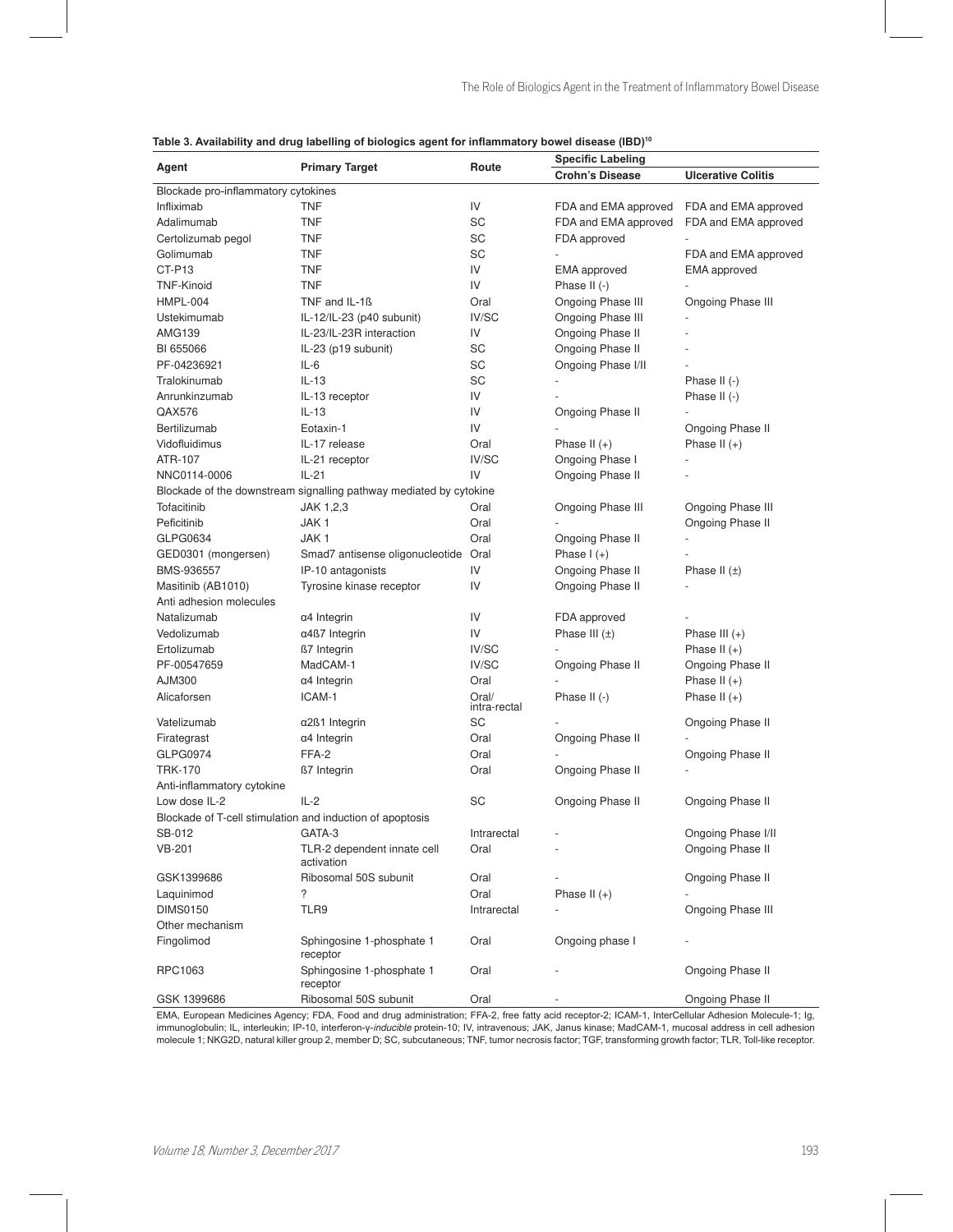

Figure 9. Forest plot of the odds ratio for biologics agent vs. placebo for ulcerative colitis. (A) Induction studies (B) Maintenance **studies. \*(CrI, credible interval).**11

|  |  | Table 4. Comparative efficacy of biologics agent as induction and maintenance therapy for anti-TNF therapy naïve subpopulation.12 |  |  |
|--|--|-----------------------------------------------------------------------------------------------------------------------------------|--|--|
|--|--|-----------------------------------------------------------------------------------------------------------------------------------|--|--|

| Induction<br><b>Therapy</b>      | <b>Infliximab</b>                | Golinumab                        | Adalimumab                       |
|----------------------------------|----------------------------------|----------------------------------|----------------------------------|
| Clinical response                |                                  |                                  |                                  |
| Vedolizumab                      | OR = 0.78 (95% Crl: 0.39-1.64)   | $OR = 1.25$ (95% Crl: 0.62-2.56) | $OR = 1.69$ (95% Crl: 0.86-3.43) |
| Infliximab                       |                                  | OR = 1.61 (95% Crl: 0.94-2.74)   | $OR = 2.19$ (95% Crl: 1.35-3.55) |
| Golinumab                        |                                  |                                  | $OR = 1.36$ (95% CrI, 0.85-2.13) |
| <b>Clinical Remission</b>        |                                  |                                  |                                  |
| Vedolizumab                      | $OR = 0.88$ (95% Crl: 0.30-2.86) | $OR = 1.26$ (95% Crl: 0.4-4.43)  | $OR = 2.48$ (95% Crl: 0.86-8.11) |
| Infliximab                       |                                  | $OR = 1.44$ (95% Crl: 0.65-3.14) | $OR = 2.81$ (95% Crl: 1.49-5.49) |
| Golinumab                        |                                  |                                  | $OR = 1.95$ (95% Crl: 0.96-4.10) |
| Mucosal Healing                  |                                  |                                  |                                  |
| Vedolizumab                      | $OR = 0.86$ (95% Crl: 0.38-1.91) | OR = 1.54 (95% Crl: 0.76-3.09)   | $OR = 1.92$ (95% Crl: 0.97-3.76) |
| Infliximab                       |                                  | OR = 1.79 (95% Crl: 0.96-3.42)   | $OR = 2.23$ (95% Crl: 1.21-4.14) |
| Golinumab                        |                                  |                                  | $OR = 1.24$ (95% Crl: 0.79-1.98) |
| <b>Durable Clinical response</b> |                                  |                                  |                                  |
| Vedolizumab                      | OR = 3.18 (95% Crl: 1.14-9.20)   | $OR = 2.33$ (95% Crl: 1.04-5.41) | OR = 3.96 (95% Crl: 1.67-9.84)   |
| Infliximab                       |                                  | $OR = 0.73$ (95% Crl: 0.31-1.77) | $OR = 1.24$ (95% Crl: 0.51-3.15) |
| Golinumab                        |                                  |                                  | $OR = 1.69$ (95% Crl: 0.85-3.70) |
| <b>Clinical Remission</b>        |                                  |                                  |                                  |
| Vedolizumab                      | OR = 2.93 (95% Crl: 1.03-8.28)   | $OR = 2.03$ (95% Crl: 0.84-5.05) | OR = 1.81 (95% Crl: 0.74-4.90)   |
| Infliximab                       |                                  | $OR = 0.69$ (95% Crl: 0.29-1.77) | $OR = 0.63$ (95% Crl: 0.24-1.63) |
| Golinumab                        |                                  |                                  | $OR = 0.90$ (95% Crl: 0.43-1.98) |
| Mucosal Healing                  |                                  |                                  |                                  |
| Vedolizumab                      | $OR = 2.43$ (95% Crl: 0.87-6.66) |                                  | OR = 3.21 (95% Crl: 1.33-7.35)   |
| Infliximab                       |                                  |                                  | OR = 1.31 (95% Crl: 0.57-3.12)   |
| Golinumab                        |                                  |                                  |                                  |

Crl: credible interval; OR: odds ratio; Note: Treatment effect estimates come from Bayesian mixed-treatment comparisson. ORs>1 favour the treatment in the column. Shading cell shown the significantly difference results.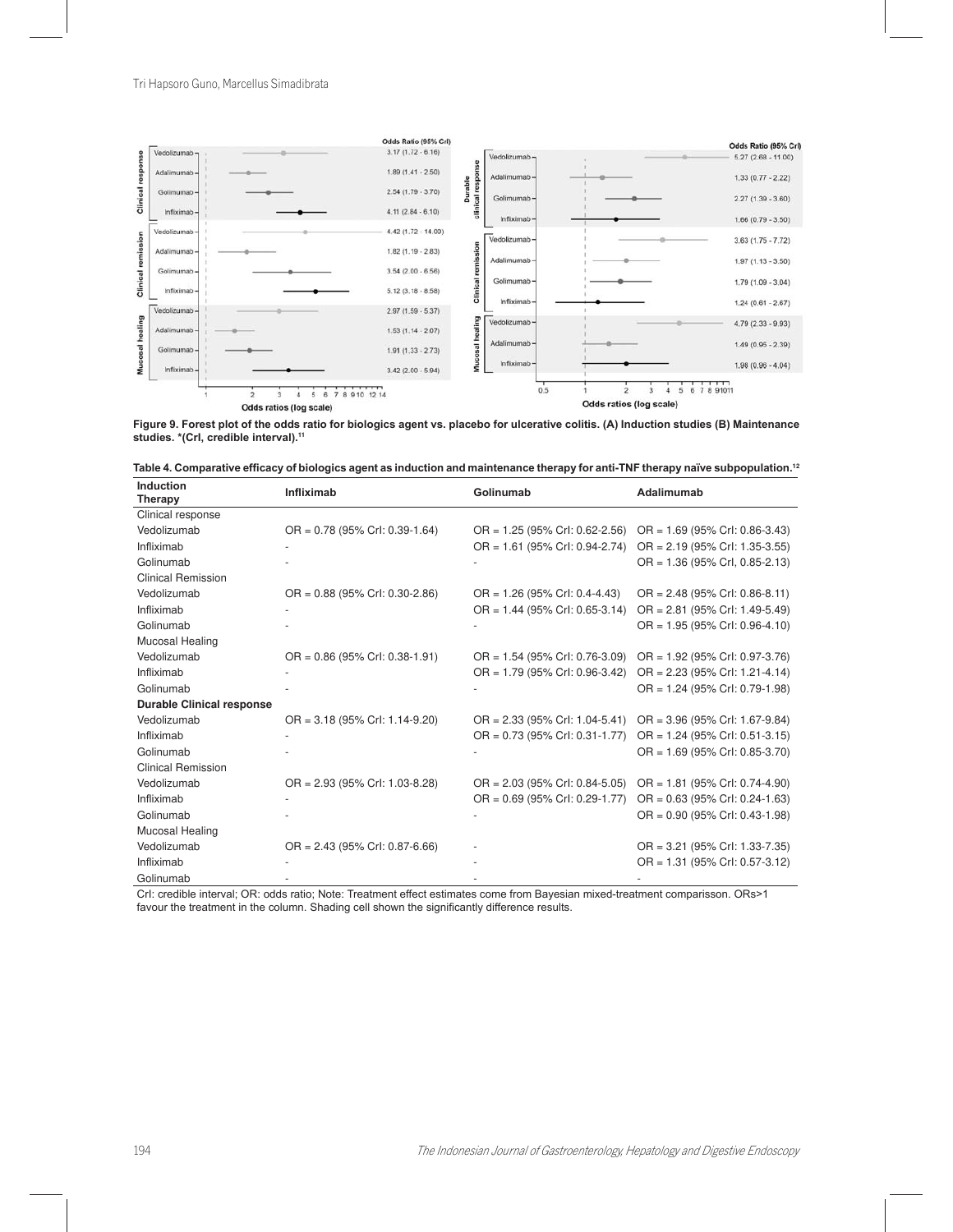remission in CD were adalimumab and combination of infliximab with azathioprine (Table 5). $13$ 

#### $ADVERSE$  EFFECT OF BIOLOGICAL THERAPY

Besides effective for treating of both CD and UC, some obstacle happened in using biologics agent. Limitations of anti-TNF treatment is realated to safety issues, relatively high cost, and loss of effectiveness.<sup>2,3</sup> Anti-TNF treatment known to increase the risk of infection, the use of infliximab was associated with a 1.4- to 1.6-fold increase in serious infections. TNF is important for granuloma formation, and the use of anti-TNF agents has been reportedly associated with a fivefold increased risk of tuberculosis. Anti-TNF therapy also associated with hepatitis B reactivation. The use of anti-TNF drugs also has been associated with a small risk of malignancy, which dose-dependent, from nonmelanome skin cancer and non-Hodgkin lymphoma. The rik will further increase in patient who also receive immunosuppressants therapy.9,10 Physicians should be aware that anti-TNF antibodies may cause psoriasiform skin lesions in some patients with IBD. The anti-IL-12/ IL-23 antibody, ustekinumab, is effective for the treatment of this paradoxical inflammation.<sup>10</sup>

Before starting anti-TNF treatment, a thorough evaluation is mandatory. Anti-TNF agent should be used with caution for patient with systemic lupus erythematosus and should not be used in patient

with malignancy or premalignant disorder. The most common infections was bacterial and fungal infections including aspergillosis, cryptococcosis, candidosis, histoplasmosis, listeriosis, pneumocytosis and reactivated tuberculosis.<sup>14</sup>

# **BIOSIMILARS IN INFLAMMATORY BOWEL DISEASE (IBD)**

Biologics medicines comprise proteins or other substances derived from a biological source. A biosimilar product is a biological product that is highly similar to a reference product. Biosimilar agent is not identical to the reference product, but the active ingredients are essentially the same as those of the reference product with no clinically meaningful differences in terms of safety or efficacy. These drugs are intended to be designed as a less expensive version of the reference product, biosimilars can reduce up to 72% budget compared to the original biological product in some countries. With the introduction of biosimilars, it is eagerly expected that patient access to biologics therapy will expand and the economic burden for health-care systems will decrease. Biosimilars represent a new generation of drugs for the treatment of IBD with comparable same efficacy and safety profile as original biologics agent, especially in countries with low economy capacity. Other biosimilar drugs that have been developed can be seen on figure below.<sup>9-11</sup>

| Remission<br>Induction | Comparator, OR (95% Crl), <sup>a</sup> probability intervention superior to comparator (greater odds of remission)                                 |                                                                        |                            |                             |                                         |                                |  |  |
|------------------------|----------------------------------------------------------------------------------------------------------------------------------------------------|------------------------------------------------------------------------|----------------------------|-----------------------------|-----------------------------------------|--------------------------------|--|--|
| Intervention           | Placebo                                                                                                                                            | $Aza+6$ -mercap                                                        | Mtx                        | Certo                       | Inflix                                  | Adal                           |  |  |
| Aza+ 6-Mercap          | $1.2(0.76-2.1), 81\%$ -                                                                                                                            |                                                                        |                            |                             |                                         |                                |  |  |
| Mtx                    |                                                                                                                                                    | 1.5 (0.72-3.2), 88% 1.3 (0.49-2.9), 71% -                              |                            |                             |                                         |                                |  |  |
| Certo                  |                                                                                                                                                    | 1.4 $(0.95-2.0)$ , $96\%$ 1.1 $(0.58-2.0)$ , 63% 0.89 $(0.40-2.1)$ , - | 38%                        |                             |                                         |                                |  |  |
| Inflix                 |                                                                                                                                                    | $2.8(1.4-7.2), >99\%$ $2.3(1.3-5.0), >99\%$ 1.8 $(0.69-6.4),$          | 89%                        | $2.1(0.98 - 5.5), -$<br>97% |                                         |                                |  |  |
| Adal                   | $2.9(1.6-5.5), >99\%$ 2.4 $(1.0-4.9), 98\%$                                                                                                        |                                                                        | $1.9(0.76 - 4.8)$<br>92%   | 98%                         | $2.1(1.0-4.6), 1.0(0.32-2.4),$<br>53%   |                                |  |  |
| Vedolizumab            |                                                                                                                                                    | $2.0(1.2-3.3),$ $>99\%$ 1.6 (0.78-3.2), 91% 1.3 (0.53-3.2),            | 71%                        | 89%                         | $1.4(0.77-2.7), 0.70(0.25-1.5),$<br>20% | $0.67(0.33 - 1.5)$ ,<br>15%    |  |  |
|                        | <sup>a</sup> An OR greater than 1 favors the intervention (row) over the comparator (column), indicating a greater odds of induction of remission. |                                                                        |                            |                             |                                         |                                |  |  |
| Aza+ 6-Mercap          | $1.7(1.3-2.6), >99\%$ -                                                                                                                            |                                                                        |                            |                             |                                         |                                |  |  |
| Mtx                    |                                                                                                                                                    | $2.4$ (1.1–4.8), 98% 1.4 (0.58–2.8), 78% -                             |                            |                             |                                         |                                |  |  |
| Certo                  |                                                                                                                                                    | $2.0(1.4-3.0), >99\%$ 1.2 $(0.65-1.9),$ 72% 0.85 $(0.39-2.1),$         | 34%                        |                             |                                         |                                |  |  |
| Inflix                 | $2.8(1.8-4.5), >99\%$ 1.6 (1.0-2.5), 98%                                                                                                           |                                                                        | $1.2(0.51 - 2.8)$ ,<br>65% | $1.4(0.77-2.6)$ , -<br>87%  |                                         |                                |  |  |
| Adal                   |                                                                                                                                                    | $5.1$ (3.3–8.1), >99% 2.9 (1.6–5.1), >99% 2.1 (0.96–5.0),              | 97%                        | $>99\%$                     | $2.5(1.4-4.6), 1.8(0.94-3.4),$<br>96%   |                                |  |  |
| Vedolizumab            |                                                                                                                                                    | $2.2(1.3-3.7), >99\%$ 1.3 $(0.65-2.3), 76\%$ 0.91 $(0.39-2.3),$        | 42%                        | 59%                         | $1.1(0.57-2.1), 0.77(0.39-1.5),$<br>22% | $0.42(0.22 - 0.85)$ ,<br>$1\%$ |  |  |

Table 5. Result of network meta-analysis of biologics agent in treatment of Crohn's disease.<sup>13</sup>

aAn OR greater than 1 favors the intervention (row) over the comparator (column), indicating a greater odds of maintaining remission. Adal, adalimumab; Aza, azathioprine; Certo, Certolizumab; Inflix, infliximab; Mercap, mercaptopurine; Mtx, methotrexate.